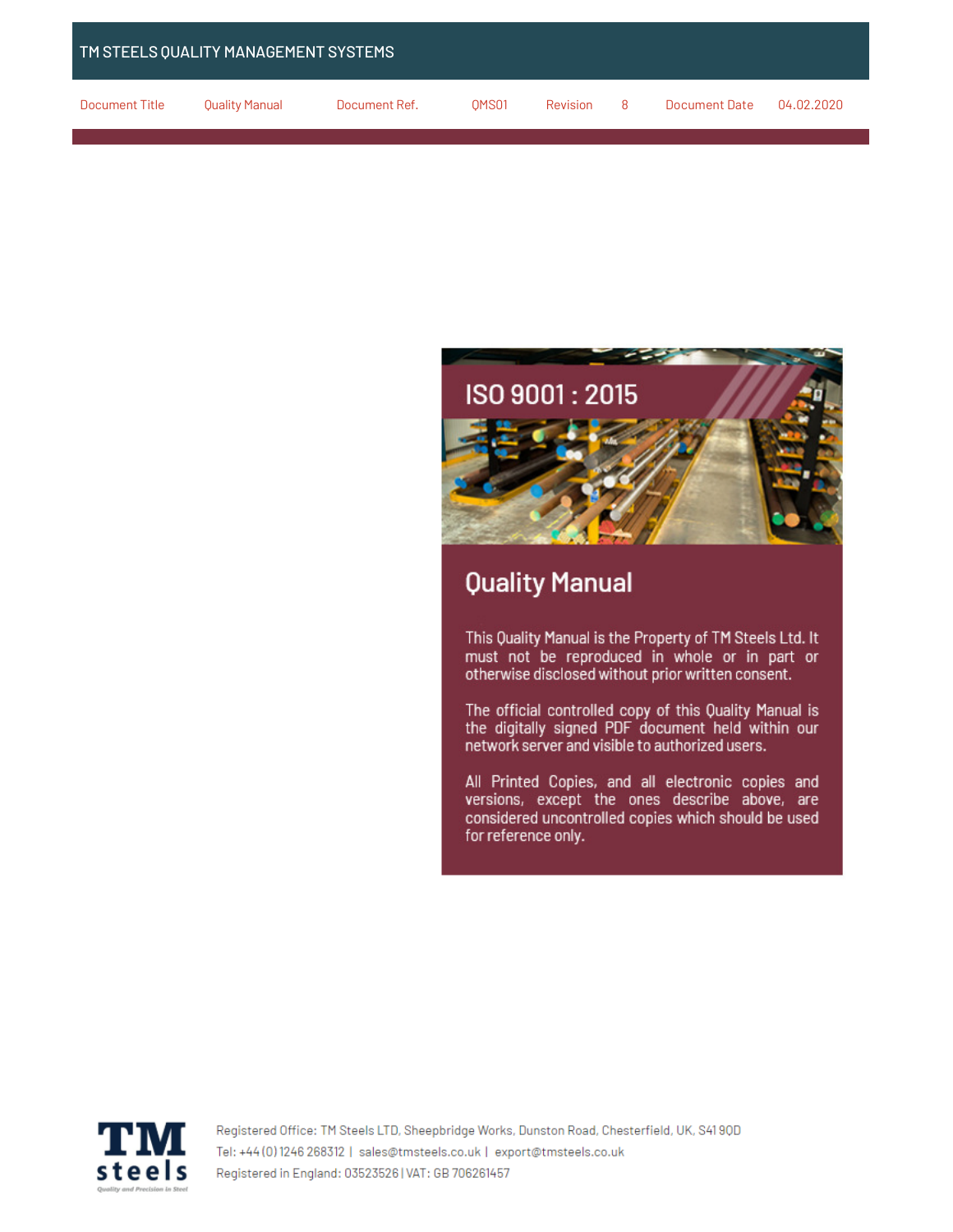| TM STEELS QUALITY MANAGEMENT SYSTEMS |                |               |       |          |    |               |            |
|--------------------------------------|----------------|---------------|-------|----------|----|---------------|------------|
| Document Title                       | Quality Manual | Document Ref. | OMS01 | Revision | -8 | Document Date | 04.02.2020 |

# Approval

The signatures below certify that this management system manual has been reviewed and accepted and demonstrates that the signatories are aware of all the requirements contained herein and are committed to ensuring their provision.

|             | Name                | Signature | Position                | Date       |
|-------------|---------------------|-----------|-------------------------|------------|
| Prepared By | Amy Walters         | xWaltes   | <b>QHSE Manager</b>     | 06.02.2020 |
| Reviewed By | <b>Barry Tucker</b> | A Linener | <b>Finance Director</b> | 06.02.2020 |
| Approved By | Ed Tasker           | Johl      | Managing Director       | 06.02.2020 |

# Amendment Record

This Quality Manual is reviewed to ensure its continuing relevance to the systems and process that it describes. A record of contextual additions or omissions is given below;

| Page No | Context | Revision | Date |
|---------|---------|----------|------|
|         |         |          |      |
|         |         |          |      |
|         |         |          |      |
|         |         |          |      |

### Company Proprietary Information

The electronic version of this document is the latest revision. It is the responsibility of the individual to ensure that any paper material is the current revision. The printed version of this manual is uncontrolled, except when provided with a document reference number and revision in the field below;

| Document Ref.                |                 |  | Rei             |
|------------------------------|-----------------|--|-----------------|
| Uncontrolled Copy $ \times $ | Controlled Copy |  | Date 24.02.2020 |

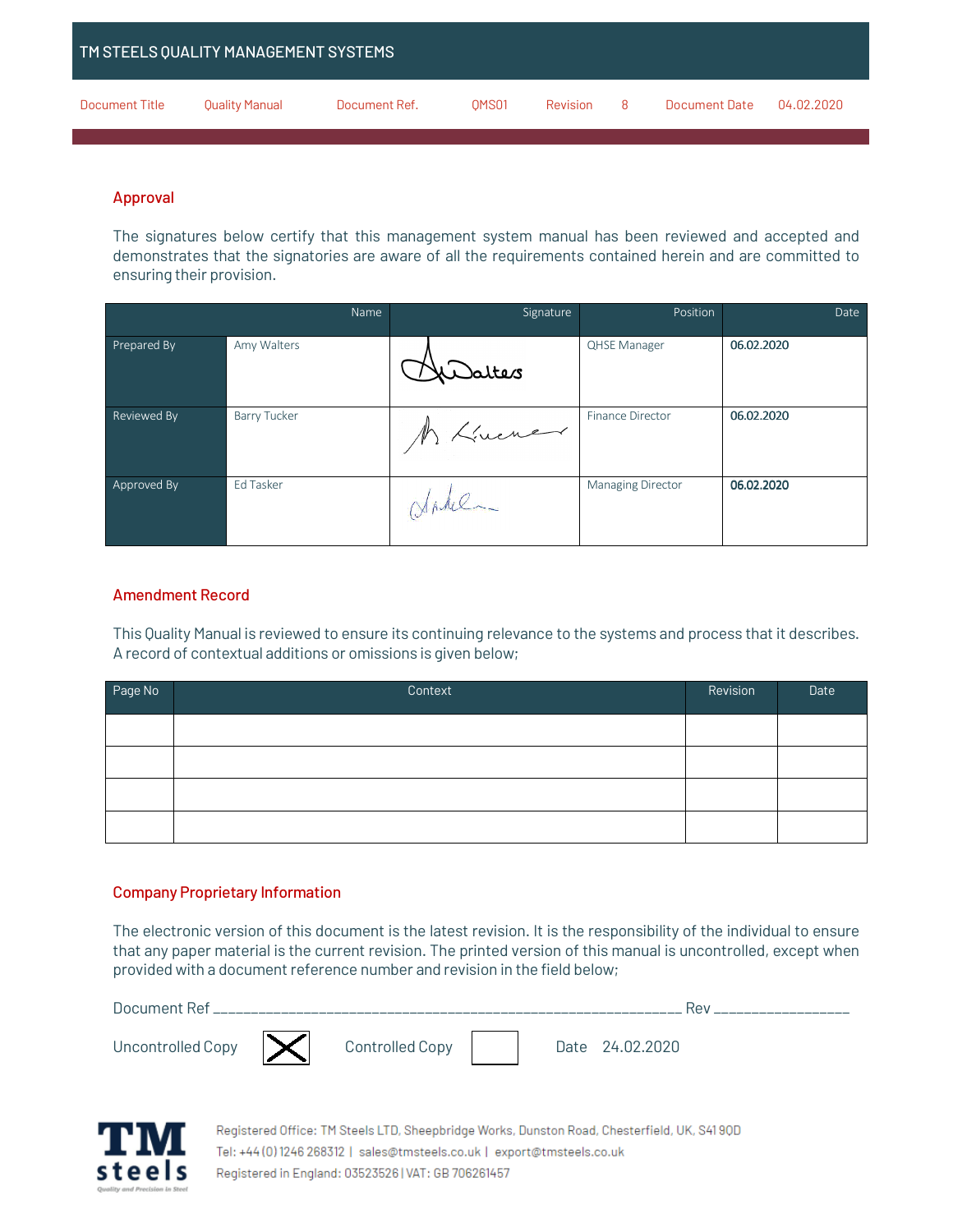| TM STEELS QUALITY MANAGEMENT SYSTEMS |                       |               |                   |          |    |               |            |
|--------------------------------------|-----------------------|---------------|-------------------|----------|----|---------------|------------|
| Document Title                       | <b>Quality Manual</b> | Document Ref. | OMS <sub>01</sub> | Revision | -8 | Document Date | 04.02.2020 |

# **Contents**

- 1. Introduction
- 2. References
- 3. Definitions

# 4. About TM Steels

- 4.1. Organisational Context
- 4.2. Relevant Interested Parties
- 4.3. Quality Management System
	- 4.3.1. Management System Scope
	- 4.3.2. Management System Processes
	- 4.3.3. Outsourced Processes
	- 4.3.4. Documented Information

### 5. Leadership & Governance

- 5.1. Leadership and Commitment
	- 5.1.1. Quality Management
	- 5.1.2. Customer Focus
	- 5.1.3. Quality Policy
- 5.2. Roles, Responsibilities & Authorities

### 6. Management System Planning

- 6.1. Addressing Risks and Opportunities
- 6.2. Quality Objectives
- 6.3. Planning for Change

### 7. Support

- 7.1. Resources
	- **7.1.1.** General<br>**7.1.2.** People
	- People
	- 7.1.3. Infrastructure
	- 7.1.4. Operational Environment
	- 7.1.5. Monitoring and Measurement Tools
	- 7.1.6. Organisational Knowledge

### 7.2 Communication

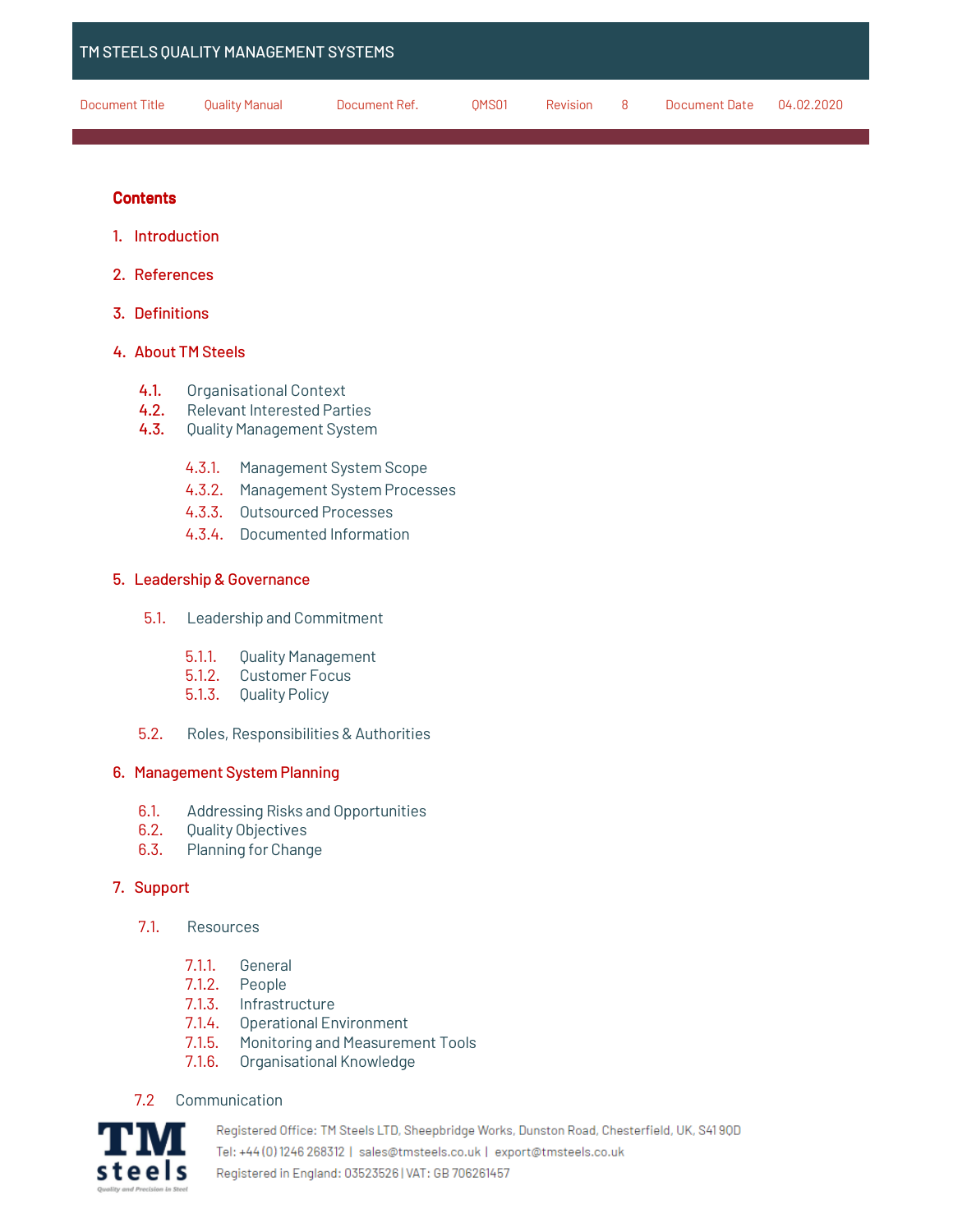|                | TM STEELS QUALITY MANAGEMENT SYSTEMS |               |                   |          |   |               |            |
|----------------|--------------------------------------|---------------|-------------------|----------|---|---------------|------------|
| Document Title | Quality Manual                       | Document Ref. | OMS <sub>01</sub> | Revision | 8 | Document Date | 04.02.2020 |

### 8. Product and Service Development

- 8.1. Operational Planning & Control
- 8.2. Customer Requirements
	- 8.2.1. Customer Communication
	- 8.2.2. Determining Requirements
	- 8.2.3. Review of Requirements
	- 8.2.4. Changes In requirements
- 8.3. Design and Development
	- 8.3.1. General
	- 8.3.2. Planning
	- 8.3.3. Inputs
	- 8.3.4. Controls
	- 8.3.5. Outputs
	- 8.3.6. Changes

### 8.4. Control of Suppliers and External Processes

- 8.4.1. General
- 8.4.2. Purchasing Controls
- 8.4.3. Purchasing Information
- 8.5. Production and Service Provision
	- 8.5.1. Control of production and service provision
	- 8.5.2. Identification and Traceability
	- 8.5.3. 3<sup>rd</sup> Party Property
	- 8.5.4. Preservation
	- 8.5.5. Post Delivery Activities
	- 8.5.6. Control of Changes
- 8.6. Release of Products and Services
- 8.7. Control of Non-conforming outputs

#### 9. Performance Evaluation

- 9.1. Monitoring, Measurement, Analysis & Evaluation
	- 9.1.1. General
	- 9.1.2. Customer Satisfaction
	- 9.1.3. Analysis and Evaluation
- 9.2. Internal Audit
- 9.3. Management Review

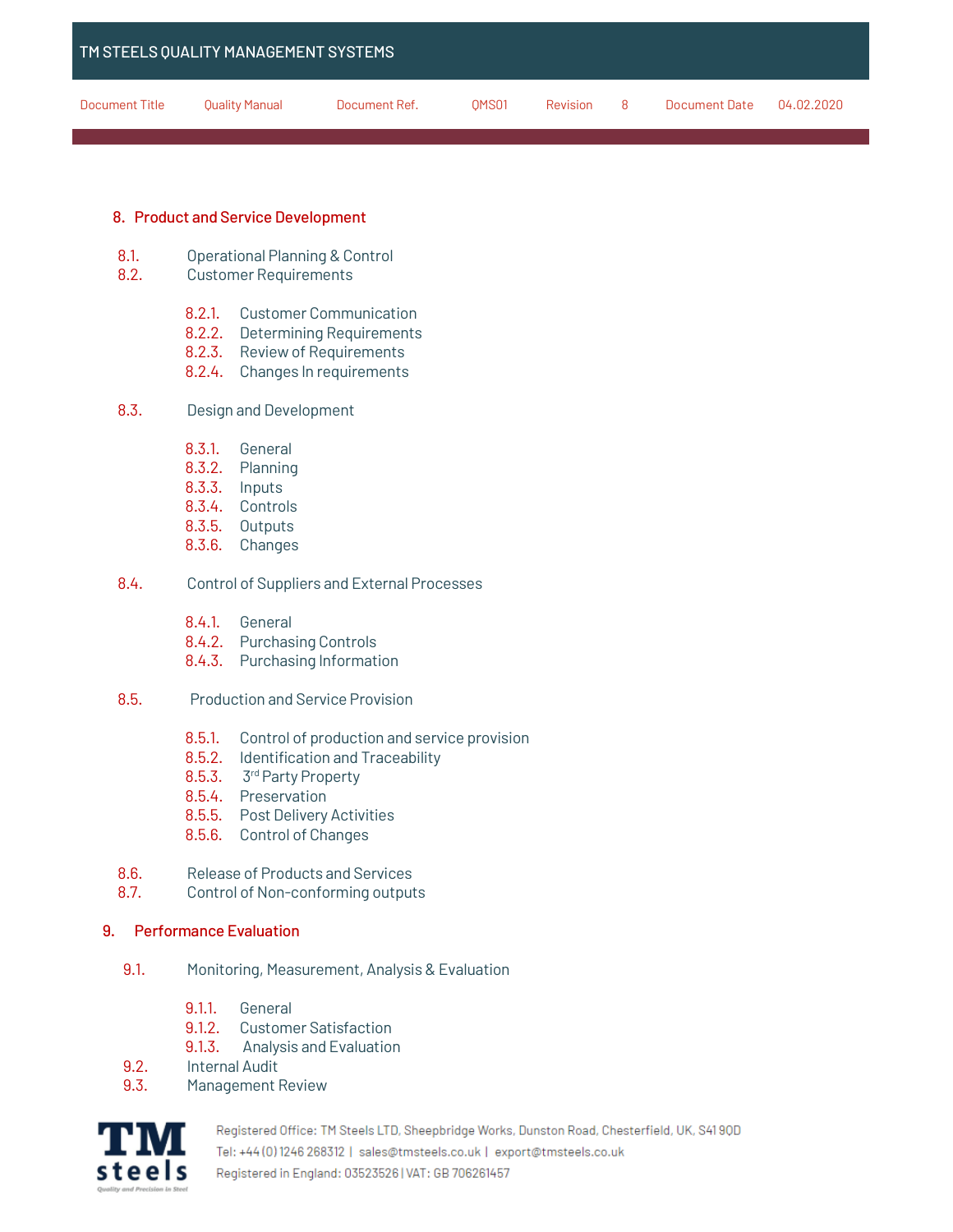| TM STEELS QUALITY MANAGEMENT SYSTEMS |                |               |       |          |    |               |            |
|--------------------------------------|----------------|---------------|-------|----------|----|---------------|------------|
| Document Title                       | Quality Manual | Document Ref. | OMS01 | Revision | -8 | Document Date | በ4.በ2.2በ2በ |

- 9.3.1. General
- 9.3.2. Inputs
- 9.3.3. Outputs

### 10. Improvements

- 10.1. General<br>10.2. Non-Cor
- Non-Conformity & Corrective Action
- 10.3. Improvement
- Appendices
	- A. Quality Policy
	- B. Organisational Diagram
	- C. Correlation Matrix
	- D. Sequence & Interaction of Processes

### 1 INTRODUCTION

TM Steels has developed and implemented a quality management system (QMS), which uses ISO 9001:2015 as a

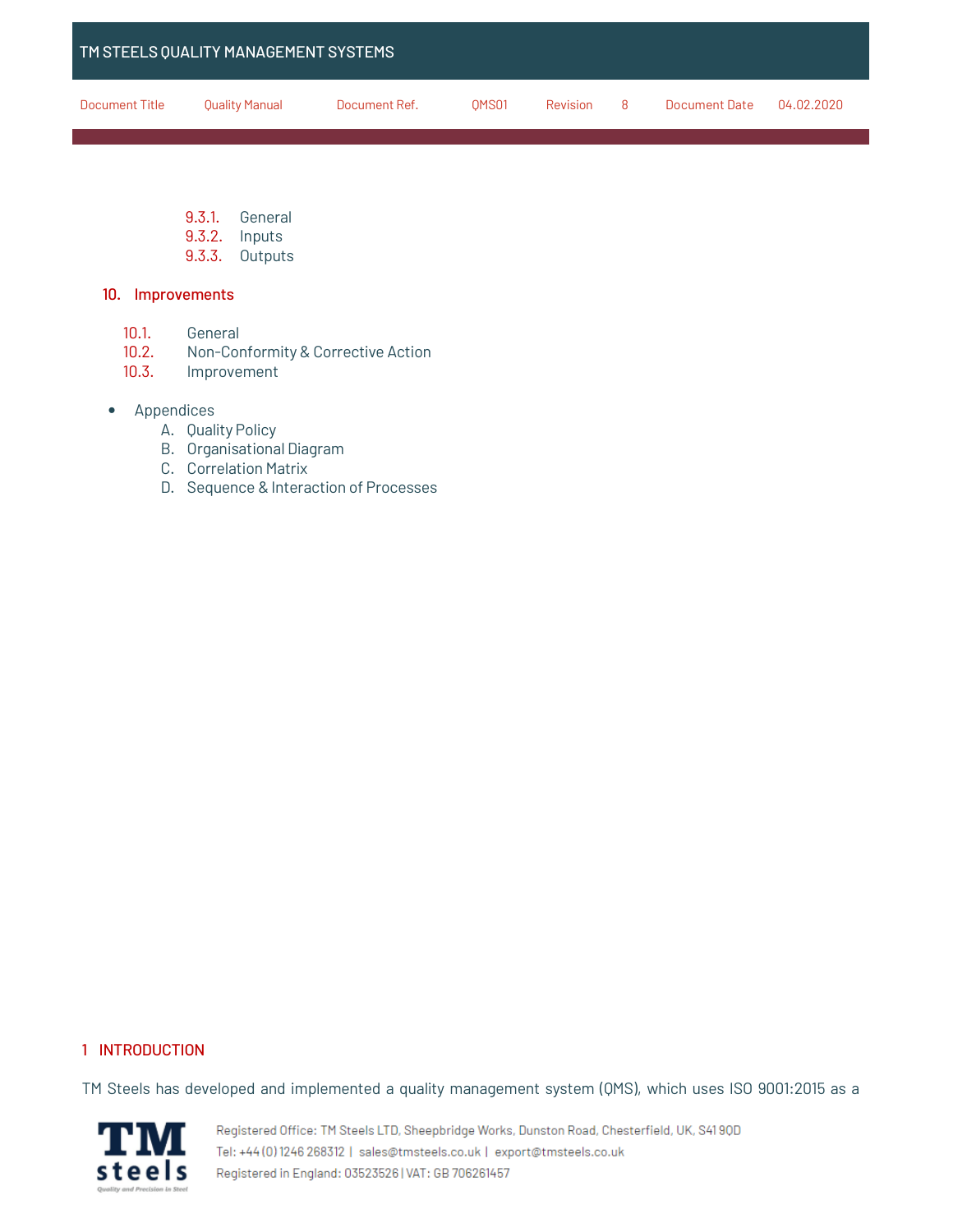| TM STEELS QUALITY MANAGEMENT SYSTEMS |                |               |       |          |    |               |            |
|--------------------------------------|----------------|---------------|-------|----------|----|---------------|------------|
| <b>Document Title</b>                | Quality Manual | Document Ref. | OMS01 | Revision | -8 | Document Date | 04.02.2020 |

framework that allows our business to document and improve our practices in order to better satisfy the needs and expectations of our customers, stakeholders and interested parties.

This manual describes the quality management system, delineates authorities, inter relationships and responsibilities of personnel operating within the management system. The manual also provides references to procedures and activities that also comprise our quality management system.

The manual is used to familiarise customers and other external organisations or individuals with the controls that have been implemented and to assure them that the integrity of our quality management system is maintained and is focused on customer satisfaction and continual improvement.

Our quality management system meets the requirements of ISO 9001:2015 and uses Plan, Do, Check and Act approach to process planning. Our QMS addresses and supports our strategies for the development & manufacture of our products, the management of billet, bars (forged, rolled cold drawn and ground); forging, machining, heat treating and associated testing, to customer specified requirements/industry standards, with source/lot traceability of manufacturing batches.

| Address:                     | Sheepbridge Works, Chesterfield, S4190D |
|------------------------------|-----------------------------------------|
| Phone:                       | +44(0)1246268312                        |
| Company Registration Number: | 3523526                                 |
| VAT Number:                  | GB 706 2614 57                          |

The following table identifies any ISO 9001:2015 requirements, from section 8.0, that are not applicable to our business, as well as providing a brief narrative to justify their omission from the scope of our QMS:

| <b>Clause</b> | <b>Justification of Exclusion</b>                                                        |
|---------------|------------------------------------------------------------------------------------------|
| -8.3          | We exclude design and development from our QMS, as we do not design or modify components |

### 2 REFERENCES

In addition to ISO 9001:2015 we also refer to other relevant British and / or international standards as well as customer specifications appropriate to our products and market.

| Standard             | Title'                      | <b>Description</b>                          |
|----------------------|-----------------------------|---------------------------------------------|
| BS EN ISO 9000:2015  | Quality Management Systems  | Fundamentals and Vocabulary                 |
| BS EN ISO 9004:2000  | Quality Management Systems  | l Guidelines for performance improvements i |
| BS EN ISO 19011:2011 | Auditing Management Systems | - Guidelines for Auditina                   |

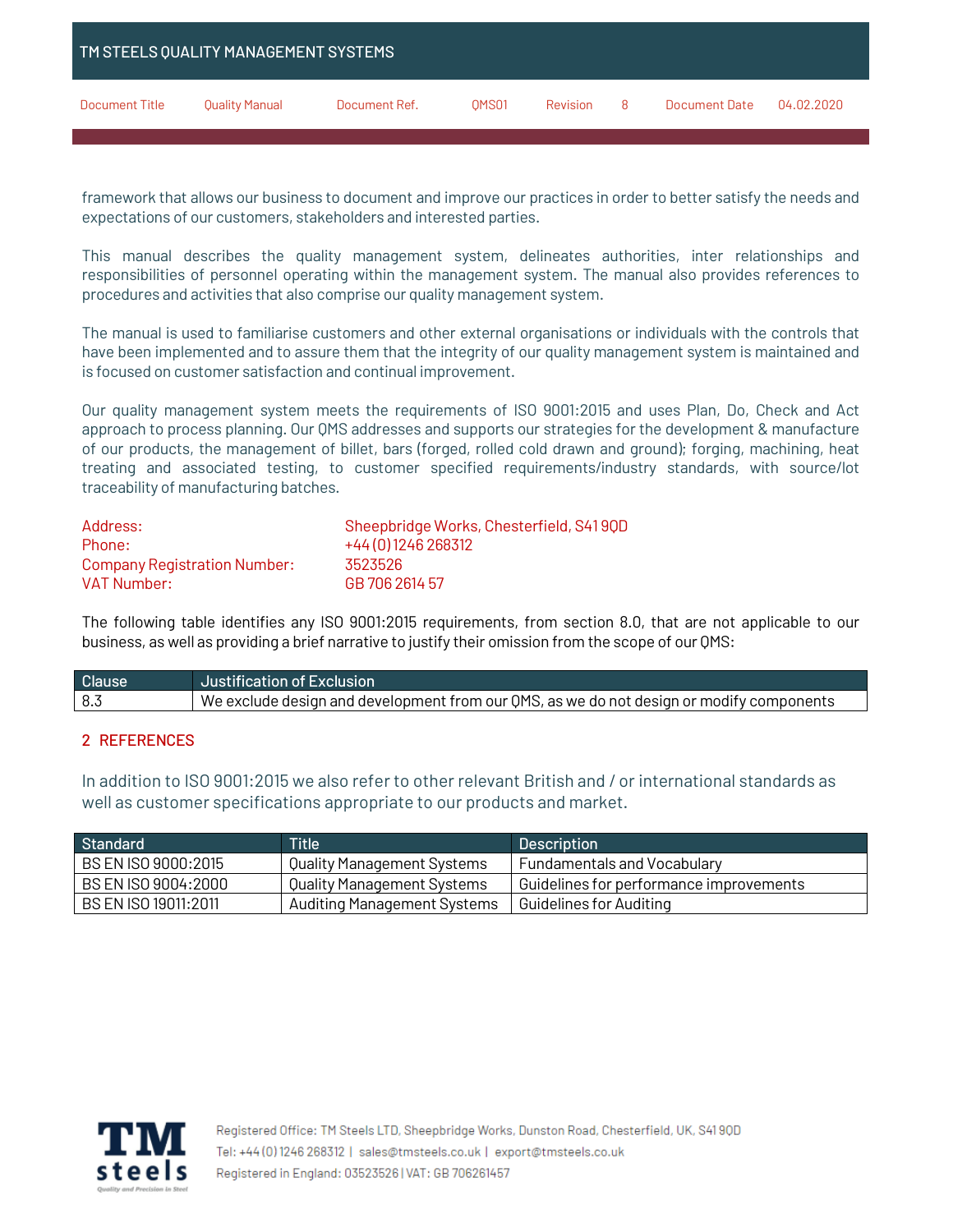|                | TM STEELS QUALITY MANAGEMENT SYSTEMS |               |                   |          |    |               |            |
|----------------|--------------------------------------|---------------|-------------------|----------|----|---------------|------------|
| Document Title | Quality Manual                       | Document Ref. | OMS <sub>01</sub> | Revision | -8 | Document Date | 04.02.2020 |

# 3 DEFINITIONS

This document does not introduce any new definitions but rather relies on the following;

- I. Definitions typically used by our customers, stakeholders & marketplace
- II. Terms typically used in standards and regulations as they relate to our QMS or products
- III. Standard Business terminology
- IV. Terms and vocabulary commonly use in quality and engineering practices.

### 4 ABOUT TM STEELS

### 4.1 Organisational Context

TM Steels is committed to defining our position in the marketplace and understanding how relevant factors arising from legal, political and economic, social and technological issues influence our strategic direction and our organisational context.



|  | Fig 1. Typical QMS Input Hierarchy |
|--|------------------------------------|

| Internal Issues             | <b>External Issues</b>         |
|-----------------------------|--------------------------------|
| Market Share                | <b>Customers and Suppliers</b> |
| Employees                   | Markets and Competition        |
| Performance                 | Regulatory & Statutory         |
| <b>Values &amp; Culture</b> | Technological                  |
| Innovation & Knowledge      | Cultural & Social              |

TM Steels identifies, analyses, monitors and reviews factors that may affect our ability to satisfy customers and stakeholders, as well as; factors that may adversely affect the stability of our process, or our management system's integrity. To ensure that our QMS is aligned with our strategy, whilst taking account of relevant internal and external factors; we initially collate and analyse pertinent information in order to determine potential impact on our context and subsequent business strategy.

Our business then monitors and reviews this information to ensure that a continual understanding of each group's requirements is derived and maintained. To facilitate the understanding of our context, we regularly consider issues that influence our context during management review meetings and are conveyed via minutes and business planning documents.

The output from this activity is evident as an input to the consideration of risks and opportunities, and the actions we take to address them. Refer to section 6.1 for more information about our risk and opportunity management framework.

Although we acknowledge that ISO 9001:2015 does not require our organisation context to be maintained as

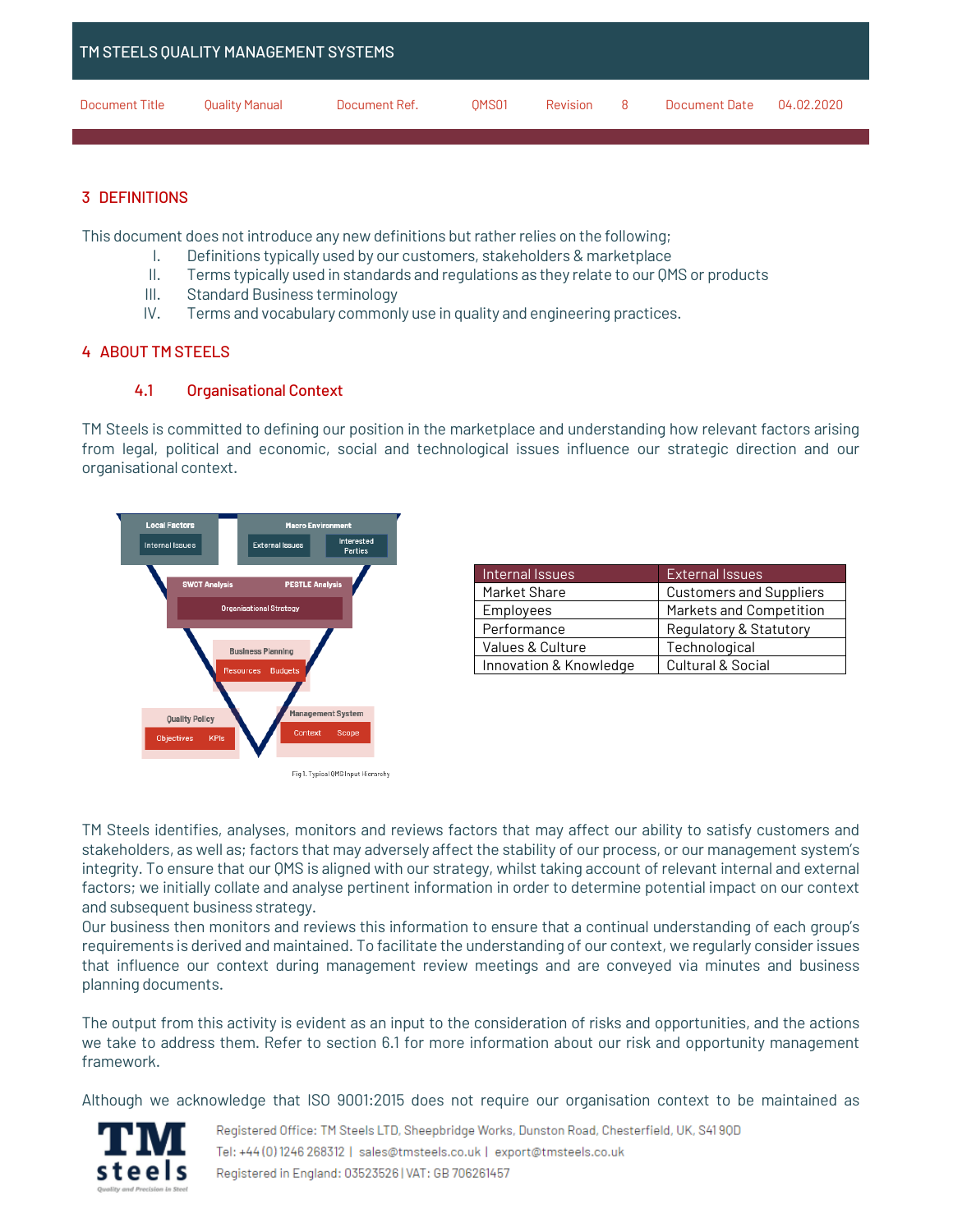|                       | TM STEELS QUALITY MANAGEMENT SYSTEMS |               |                   |          |    |               |            |
|-----------------------|--------------------------------------|---------------|-------------------|----------|----|---------------|------------|
| <b>Document Title</b> | <b>Quality Manual</b>                | Document Ref. | OMS <sub>01</sub> | Revision | -8 | Document Date | 04.02.2020 |

documented information, we maintain and retain; in addition to this document, the following documented information to describe our organisational context;

- I. Analysis of business plans, strategies, and statutory and regulatory commitments
- II. Analysis of Technology and competitors
- III. Economic reports from relevant business sectors
- IV. Technical reports from technical experts and consultants
- V. SWOT analysis reports or schedules for internal issues
- VI. PESTLE analysis reports of schedules for external issues
- VII. Minutes of meetings, process maps and reports etc.

SWOT analysis provides our organisation with a framework for reviewing and evaluating our strategies, and the position and direction of our organisation, business propositions and other ideas. Similarly PESTLE analysis provides our organisation with framework for measuring our market and growth potential according to external political, economic, social, technological, legal and environmental factors.

# 4.2 Relevant Interested Parties

TM Steels recognises that we have a unique set of interested parties whose needs and expectations change and develop over time, and furthermore; that only a limited set of their respective needs and expectations are applicable to our operations or to our quality management system. Such needs and expectations broadly include those shown in the table below.

| Interested Parties     | Needs & Expectations            |
|------------------------|---------------------------------|
| Customers              | Price, Reliability & value      |
| Owners/Shareholders    | Profitability & Growth          |
| Employees              | Shared values & Security        |
| Suppliers              | <b>Beneficial Relationships</b> |
| Regulatory & statutory | Compliance & Reporting          |

To ensure that our products and processes continue to meet all relevant requirements, we identify and assess the potential impact of any relevant needs and expectations that may be elicited from the interested parties. Where appropriate, to ensure that our processes are aligned to deliver the requirements of our interested parties; we convert relevant needs and expectations into requirements which become inputs to our QMS and to our product specifications.

# 4.3 Quality Management System

### 4.3.1 Management system scope

Based on the analysis of the issues and requirements identified in sections 4.1 and 4.2, TM Steels has established the scope of our quality management system in order to implement our objectives and our policies that are relevant to our context, products and interested parties.

This document describes our quality management system, delineates authorities, inter-relationships and

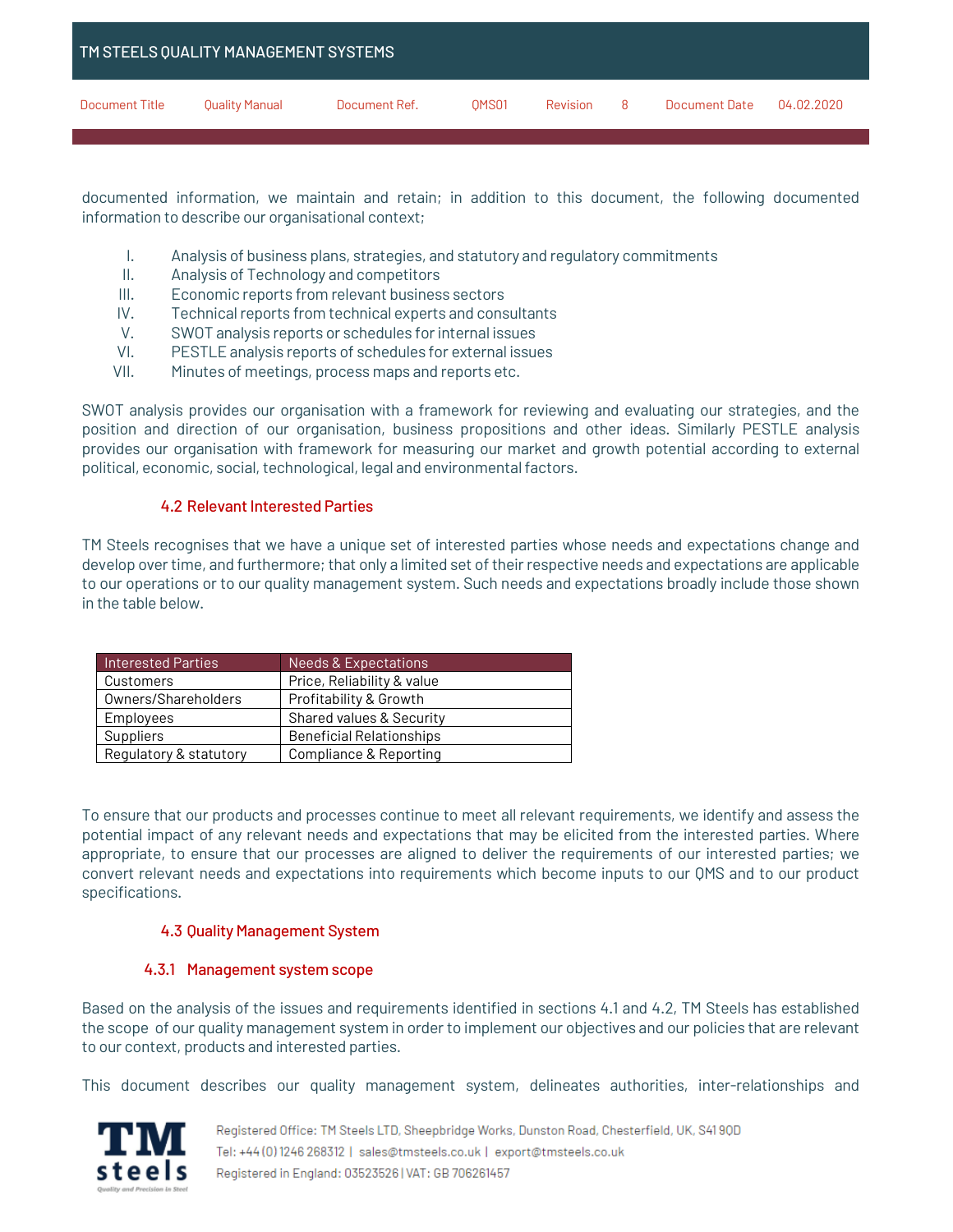|                       | <b>TM STEELS QUALITY MANAGEMENT SYSTEMS</b> |               |       |          |    |               |            |
|-----------------------|---------------------------------------------|---------------|-------|----------|----|---------------|------------|
| <b>Document Title</b> | Quality Manual                              | Document Ref. | OMS01 | Revision | -8 | Document Date | 04.02.2020 |

responsibilities of process owners and personnel that operate the system. Although we recognise that ISO 9001:2015 does not require a quality manual, we have decided to retain and update our quality manual as our employees, customers, suppliers and other stakeholders perceive it to add value to our operations.

This document also demonstrates the relationship between our quality management system and the sequence interaction of our key processes. Conformance to ISO 9001:2015 has been verified utilising a formal assessment and review process by the QHSE Manager.

### 4.3.2 Management system processes

TM Steels has implemented a quality management system that exists as part of a larger strategy that has established, documented and implemented our processes, quality policies and objectives, whilst satisfying the requirements of ISO 9001:2015.

To achieve this, TM Steels has adopted the process approach advocated by ISO 9001:2015. Top management has determined the processes required for achieving the intended outputs. By defining four key process-groups and by managing their inputs, activities, controls, outputs and interfaces; we ensure that system effectiveness is established and maintained. These key process groups include;

- I. Leadership and Planning Processes
- II. Customer and Stakeholder Processes
- III. Product/Service Development Processes
- IV. Evaluation and Improvement Processes

These process groups are described using tools such as documented procedures, process maps, flow diagrams, matrices, schedules, and charts, etc. Refer to the Sequence & Interaction of Processes in Appendix A.2 which shows the sequence and interaction of the process groups within our management system.

It is recognised that defining, implementing and documenting our quality management system is only the first step towards fully implementing its requirements. The effectiveness of each process and its subsequent output is measured and evaluated through regular internal audits, quality inspections and data analysis.

We use key performance indicators (KPIs) that are linked to our objectives to control and monitor our processes, as well as assessments to determine the risks and opportunities inherent to each process. We use trends and indicators relating to nonconformities, objectives and corrective action, as well as, monitoring and measurement results, audit results and customer satisfaction data, process performance and the conformity of our products.

# 4.3.3 Outsourced processes

Where TM Steels identifies the requirement to outsource any process, or part thereof, which affects conformity with the stated requirements; TM Steels identifies control criteria such as; the competence of personnel, inspection regimes, the provision of product conformity certificates, adherence to specifications and specific job files, etc. Refer to Section 8.4.

The controls identified do not absolve us of the responsibility to conform to client, statutory and regulatory requirements but instead they enhance our capacity to effectively manage our supply chain. The controls adopted are influenced by the potential impact of outsourcing on meeting customer or stakeholder requirements and the

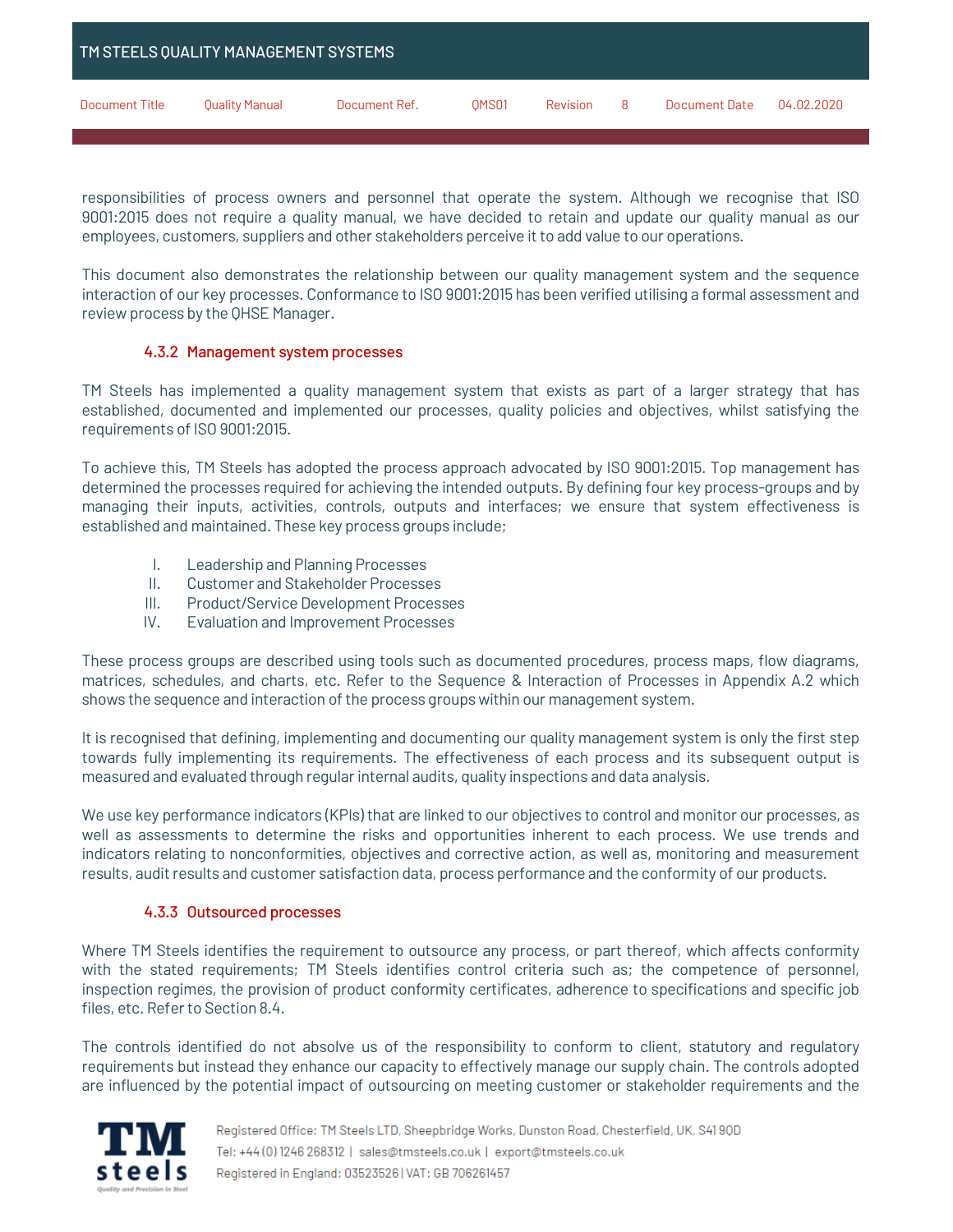|                | TM STEELS QUALITY MANAGEMENT SYSTEMS |               |                   |          |    |               |            |
|----------------|--------------------------------------|---------------|-------------------|----------|----|---------------|------------|
| Document Title | <b>Quality Manual</b>                | Document Ref. | OMS <sub>01</sub> | Revision | -8 | Document Date | 04.02.2020 |

degree to which control of the process is shared. Outsourced processes are controlled via purchasing and contractual agreements. Refer to Section 8.4. They may also be assessed by 2<sup>nd</sup> party audits and performance data reviews where appropriate.

### 4.3.4 Documented Information

TM Steels ensures that our QMS includes the documented information that is required to be maintained and retained by ISO 9001:2015, and additionally, any documented information identified by our organization that demonstrates the effective operation of our QMS. Refer to the Register of Documented Information.

# 5 LEADERSHIP & GOVERNANCE

# 5.1. Leadership & Commitment

# 5.1.1. Quality Management

Top Management demonstrate leadership and commitment with respect to the QMS, though day to day control is the responsibility of the QHSE Manager, by:

- I. Taking accountability of the effectiveness of the QMS
- II. Ensuring that the Quality Policy and Quality Objectives are established for the QMS and are compatible with the context and strategic direction of the organisation.
- III. Ensuring the integration of the QMS requirements into the organisations business processes
- IV. Promoting the use of the process approach and risk-based thinking
- V. Ensuring the resources needed for the QMS are available.
- VI. Communicating the importance of effective quality management and conforming to the QMS requirements.
- VII. Ensuring that the QMS achieves its intended results
- VIII. Engaging, directing and supporting persons to contribute to the effectiveness of the QMS
- IX. Promoting continual improvement
- X. Supporting other management roles to demonstrate their leadership as it applies to their area of responsibility

### 5.1.2. Customer Focus

Top management demonstrate leadership and commitment with respect to customer focus by ensuring:

- I. customer and applicable statutory and regulatory requirements are determined, understood and consistently met
- II. the risks and opportunities that can affect conformity of products and services, and the ability to enhance customer satisfaction are determined and addressed
- III. the focus on maintaining customer satisfaction is maintained.

# 5.1.3. Quality Policy

Top Management have established, implemented and maintain a Quality Policy that meets the requirements of

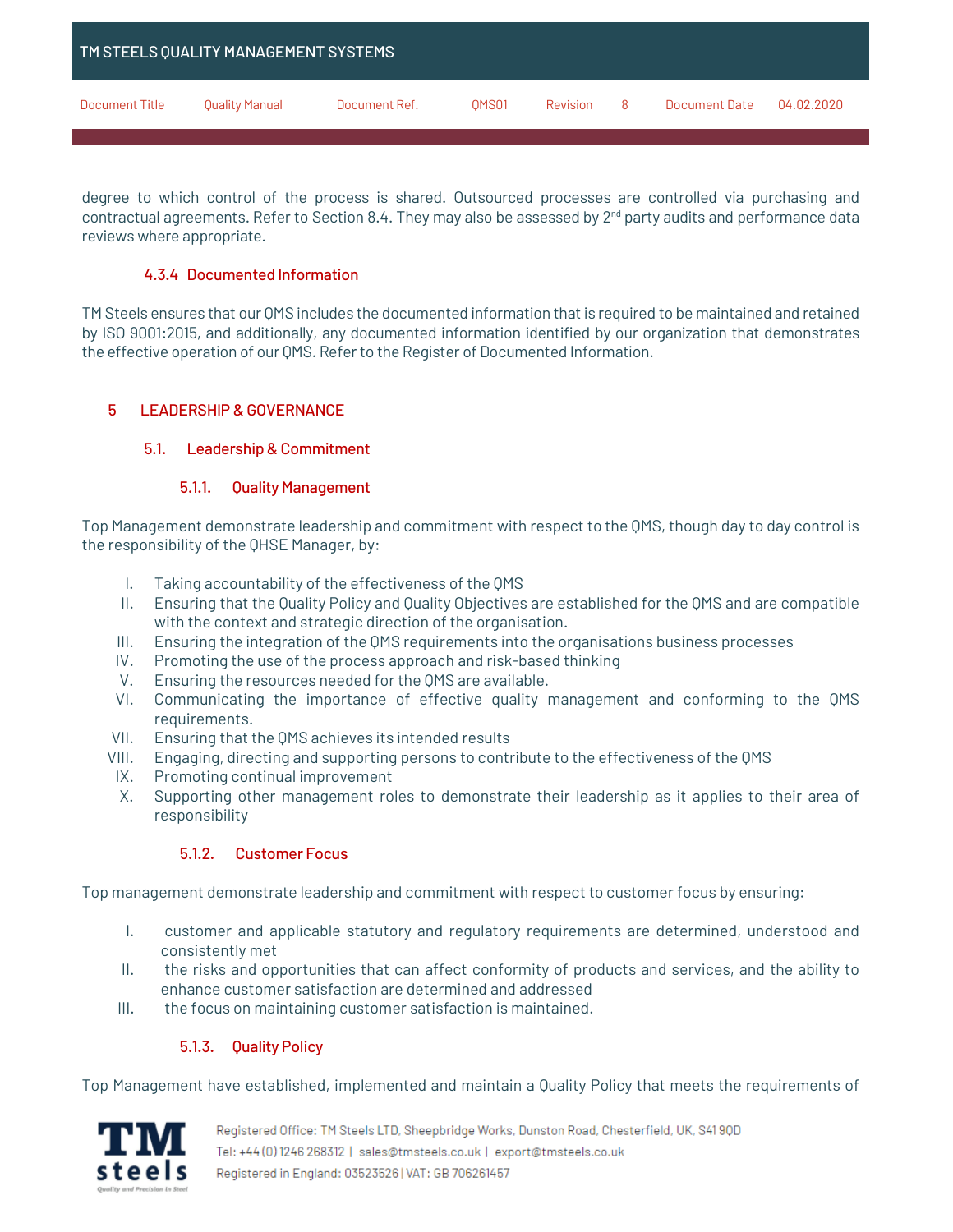|                | TM STEELS QUALITY MANAGEMENT SYSTEMS |               |                   |          |    |               |            |
|----------------|--------------------------------------|---------------|-------------------|----------|----|---------------|------------|
| Document Title | <b>Quality Manual</b>                | Document Ref. | OMS <sub>01</sub> | Revision | -8 | Document Date | 04.02.2020 |

ISO9001:2015 and ensure that the Quality Policy is:

- I. reviewed in the Management Review,
- II. is available and maintained as documented information through Control of Document Information and can be found in Appendix A of this manual
- III. is communicated, understood and applied within the TM Steels by being present on notice boards throughout the company and issued to Employees when updated.
- IV. is available to relevant interested parties, as appropriate, when requested, usually as part of Supplier Questionnaires

# REFER TO APPENDIX A AT THE END OF THIS MANUAL FOR A COPY OF OUR CURRENT QUALITY POLICY

# 5.2 Roles, Responsibilities & Authorities

Top Management ensure that the responsibilities and authorities for relevant roles are assigned, communicated and understood within the company. Functions and their interrelations within the TM Steels, have been defined in an Organisation Chart contained in Appendix B

Top Management have appointed a QHSE Manager who has responsibility for:

- I. ensuring that the QMS conforms to the requirements of the standard
- II. ensuring that the processes deliver their intended outputs;
- III. reporting on the performance of the QMS and on opportunities for improvement (See 10.1), to Top Management through Management Review,
- IV. ensuring that the integrity of the QMS is maintained when changes to the QMS are planned and implemented

The Sales Director has responsibility for:

I. ensuring the promotion of customer focus throughout the organisation

# 6 MANAGEMENT SYSTEM PLANNING

### 6.1 Addressing Risks and Opportunities

When planning for the QMS, TM Steels determined the risks and opportunities that need to be addressed by:

- a) **Analysing** what is and what not is acceptable
- b) **Investigating** the risk / problem to see what can be done to eliminate / minimise the risk / problem and how the risk / problem can be reduced
- c) **Act** by implementing the results of the investigation and check its effectiveness as required
- d) **Learn** from experience = continual improvement

Actions taken to address risks and opportunities shall be proportionate to the potential impact on TM Steels. Risks can be addressed by:

- avoiding risk
- taking risk in order to pursue an opportunity,
- eliminating the source of the risk
- taking steps to minimise the risk

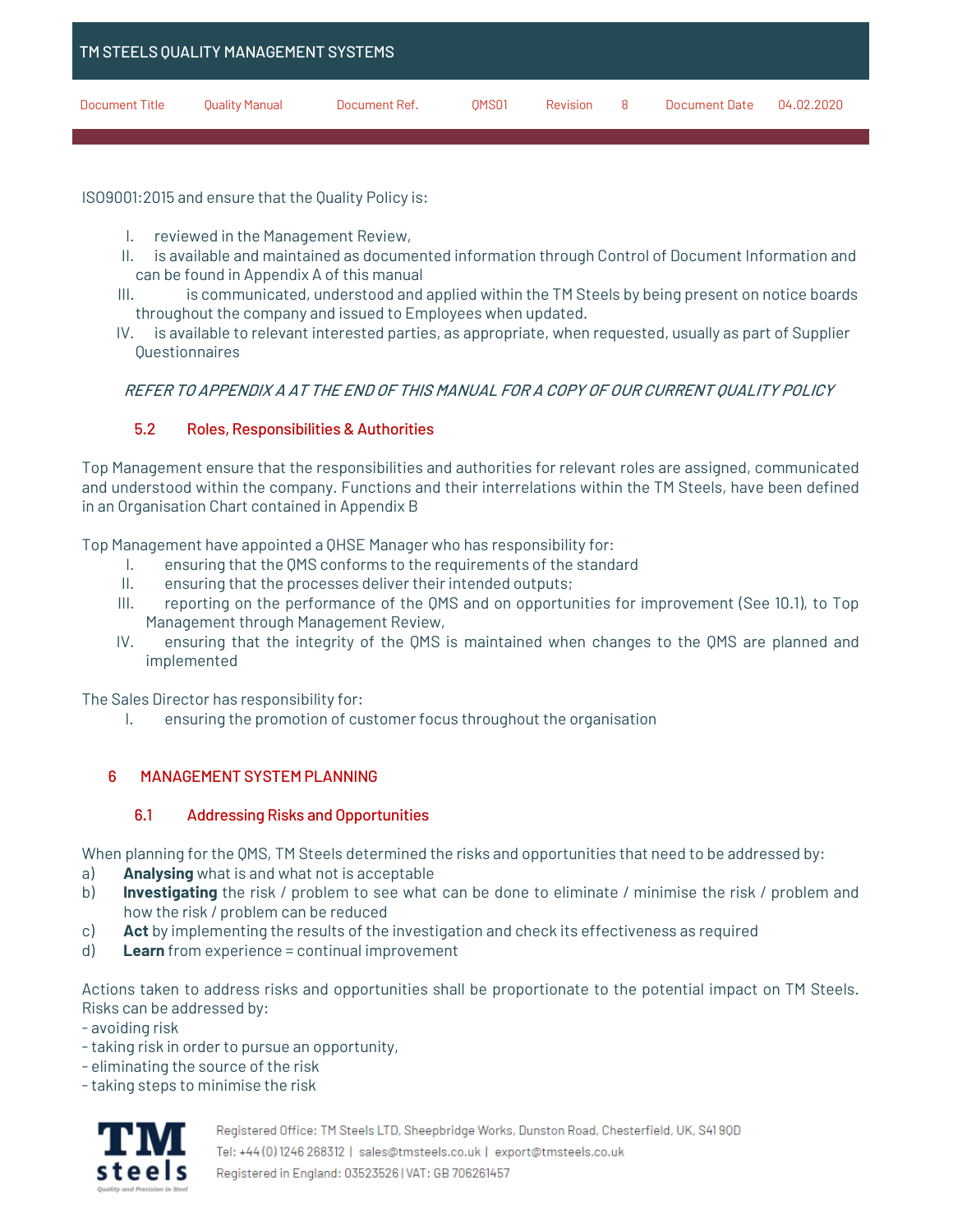

- retaining the risk by informed decision

### 6.2 Quality Objectives

TM Steels have established annual Quality Objectives that are relevant to our company while:

- a) being consistent with the quality policy
- b) being measurable
- c) considering applicable requirements
- d) being relevant to conformity of services and to enhancement of customer satisfaction
- e) being monitored
- f) being communicated
- g) being updated as appropriate

TM Steels maintains documented information on the quality objectives

### 6.3 Planning for Change

When planning actions to achieve objectives, we determine:

- a) what will be done
- b) what resources will be required
- c) who will be responsible
- d) when it will be completed
- e) how the results will be evaluated

The Quality Objectives are displayed on noticeboards throughout the company and in Appendix F.

Changes shall be carried out in a planned manner. TM Steels consider:

- a) the purpose of the change and any potential consequences
- b) the integrity of the QMS
- c) the availability of resources
- d) the allocation or re-allocation of responsibilities and authorities.

# 7 SUPPORT

7.1 Resources

#### 7.1.1 General

Top management determine and provide the resources needed for the establishment, implementation, maintenance and continual improvement of the QMS by considering:

- a) the capabilities of, and constraints on, existing resources
- b) what needs to be obtained from external providers

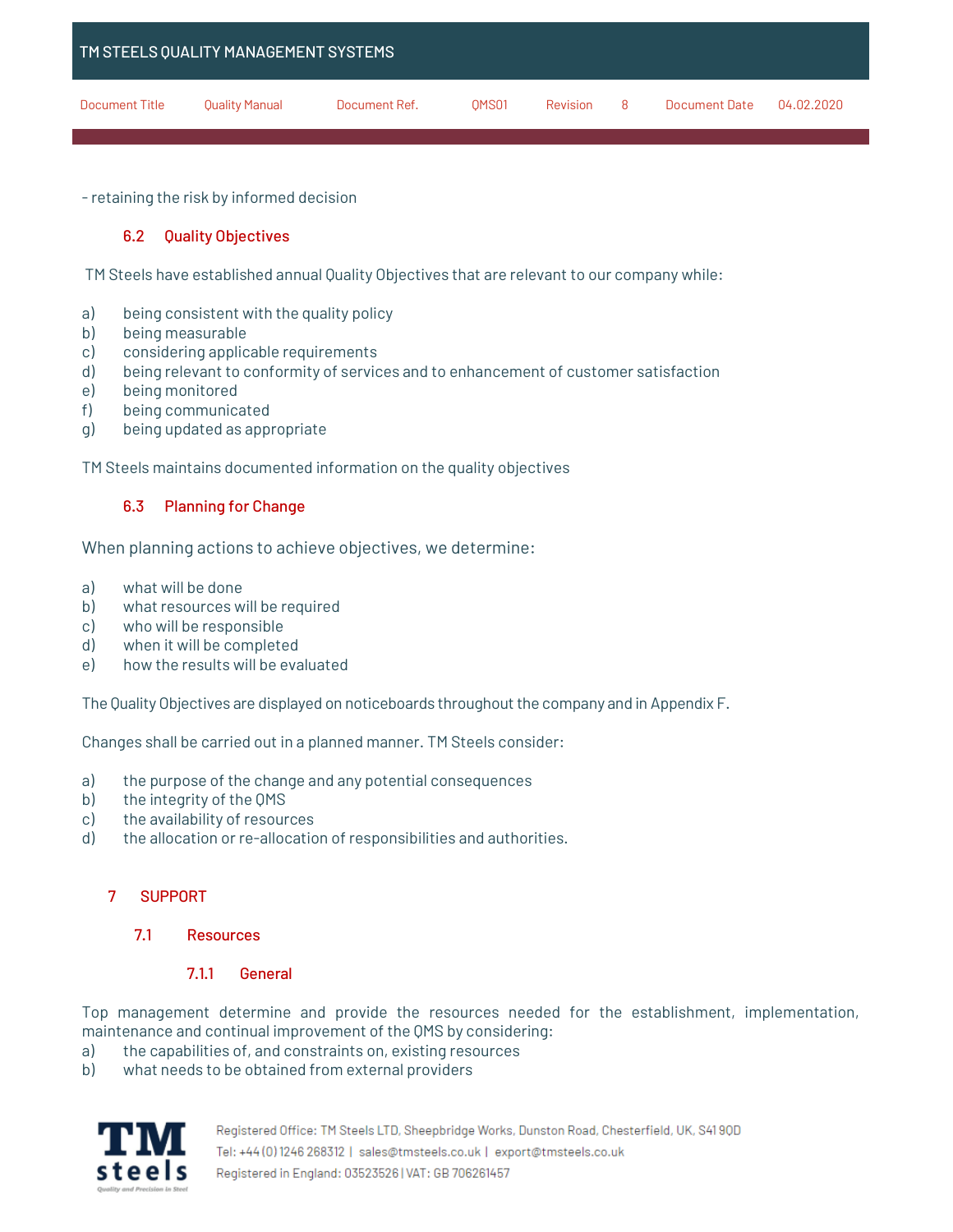

### 7.1.2 People

Top Management also determine and provide the persons necessary for the effective implementation if the QMS and for the operation and control of the processes

### 7.1.3 Infrastructure

TM Steels determine, provide and maintain the infrastructure necessary for the operation of its processes and to achieve conformity of products and services, including:

- a) buildings and associated utilities; owned by TM Steels
- b) equipment, including hardware and software; covered by external IT resources
- c) Transportation resources;
- d) Information and communication technology; internal communication tools & systems

# 7.1.4 Operational Environment

TM Steels determine, provide and maintain the environment necessary for the operation of its processes and to achieve conformity of products and services. A suitable environment can be a combination of human and physical factors, such as:

- a) social, (e.g.: non-discriminatory, calm and non-confrontational)
- b) psychological, (e.g.: stress-reducing, burnout prevention, emotionally protective)
- c) physical, (e.g.: temperature, heat, humidity, light, airflow, hygiene, noise)

# 7.1.5 Measuring and Monitoring Tools

TM Steels determine and provide the resources needed to ensure valid and reliable results when monitoring or measuring is used to verify the conformity of products and services to requirements:

The company shall ensure that the resources provided are:

- a) suitable for the specific type of monitoring and measurement activities being undertaken; TM use currently dimensional measuring equipment, hardness testing equipment and NDE equipment.
- b) maintained to ensure their continuing fitness for their purpose; All measuring equipment is inspected / calibrated to relevant company / international standards, see 7.1.5.2 d

 The company shall retain appropriate documented information as evidence of fitness for purpose of the monitoring and measurement resources.

When measurement traceability is required, or it is considered by the organisation to be an essential part of providing confidence in the validity of measurement results, measuring equipment shall be:

- a) Calibrated or verified, or both, at specific intervals, or prior to use, against measurement standards traceable to international or national measurement standards; when no such standards exist, the basis used for calibration or verification shall be retained as documented information;
- b) Identified in order to determine their status

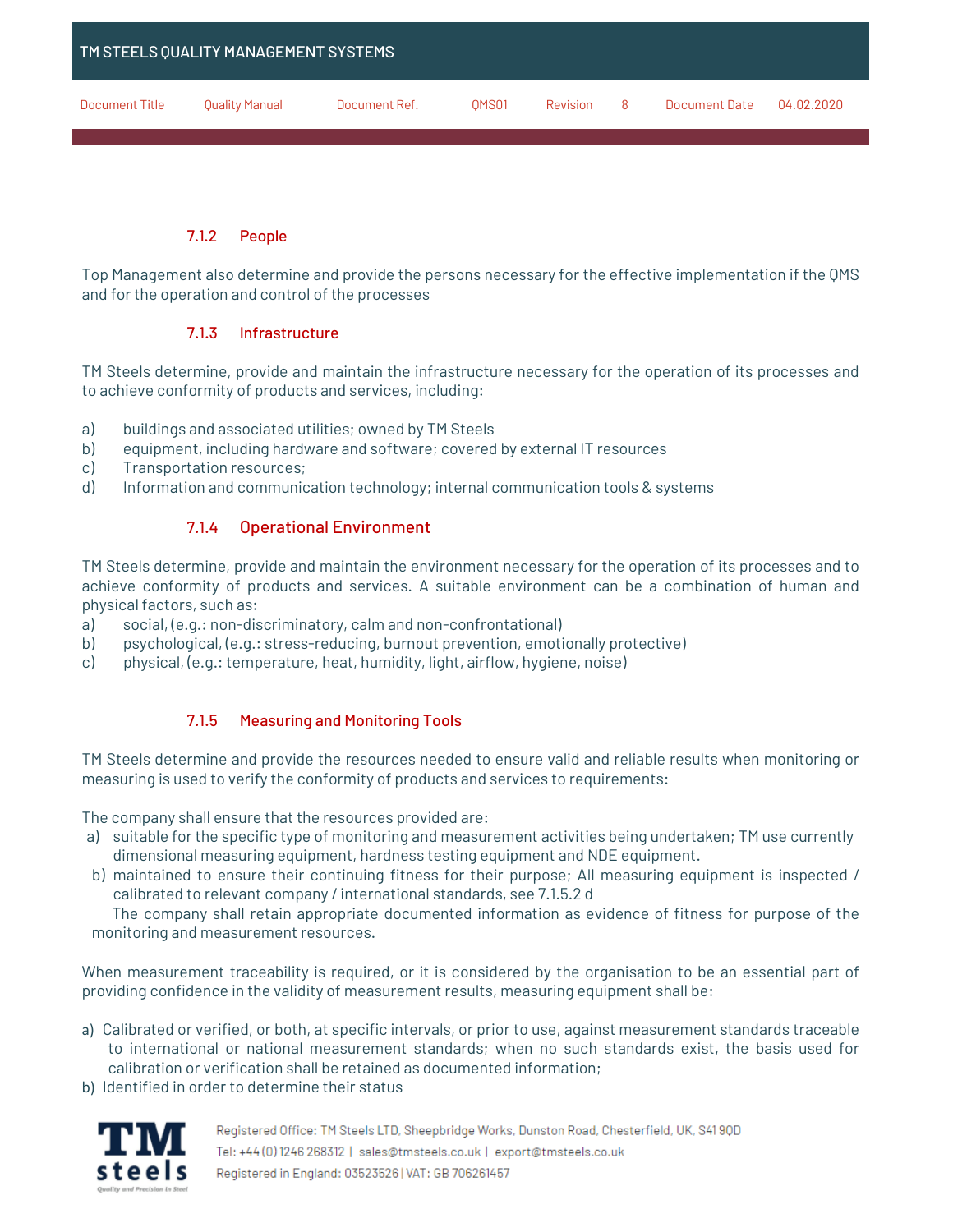|                | TM STEELS QUALITY MANAGEMENT SYSTEMS |               |                   |          |    |               |            |
|----------------|--------------------------------------|---------------|-------------------|----------|----|---------------|------------|
| Document Title | Quality Manual                       | Document Ref. | OMS <sub>01</sub> | Revision | -8 | Document Date | በ4.በ2.2በ2በ |

- c) Safeguarded from adjustments, damage or deterioration that would invalidate the calibration status and subsequent measurement results.
- d) At TM Steels this is carried out per Dimensional Inspection, Hardness Testing and NDT.

TM Steels can determine if the validity of previous measurement results have been adversely affected when measuring equipment is found to be unfit for its intended purpose and is able to take appropriate action as necessary.

### 7.1.6 Organisational Knowledge

TM Steels determine the knowledge necessary for the operation of its processes and to achieve conformity of products and services. This knowledge is maintained and made available to the extent necessary. When addressing changing needs and trends, TM Steels consider its current knowledge and determine how to acquire or access any additional knowledge and required updates

TM Steels knowledge is generally gained by experience. It is information that is used and shared to achieve the company's objectives and examples include:

- a) The Sales Departments knowledge of steel grades and their capabilities and limitations which allows them to assist Customers at the quote stage.
- b) The Technical Departments knowledge of steel grades and their capabilities and limitations combined with specification requirements which allows them to assist the Sales Department.
- c) The CMS system, controlled by the Technical Department, which updates specifications to the latest revision and provides extra information such as previous problems, extra costs and specific requirements which are bespoke to individual customer needs.

### 7.2 Communication

TM Steels determine the internal and external communications relevant to the QMS by:

Internal communication:

- I. information posted on notice boards.
- II. Toolbox talks on the shop floor
- III. Briefing selected information from Management meetings
- IV. Companywide email
- V. Company meetings

#### External:

- I. Telephone and email communication with Customers, Suppliers and Subcontractors
- II. "Face to Face" visits with customers and suppliers

# **8 PRODUCT AND SERVICE DEVELOPMENT**

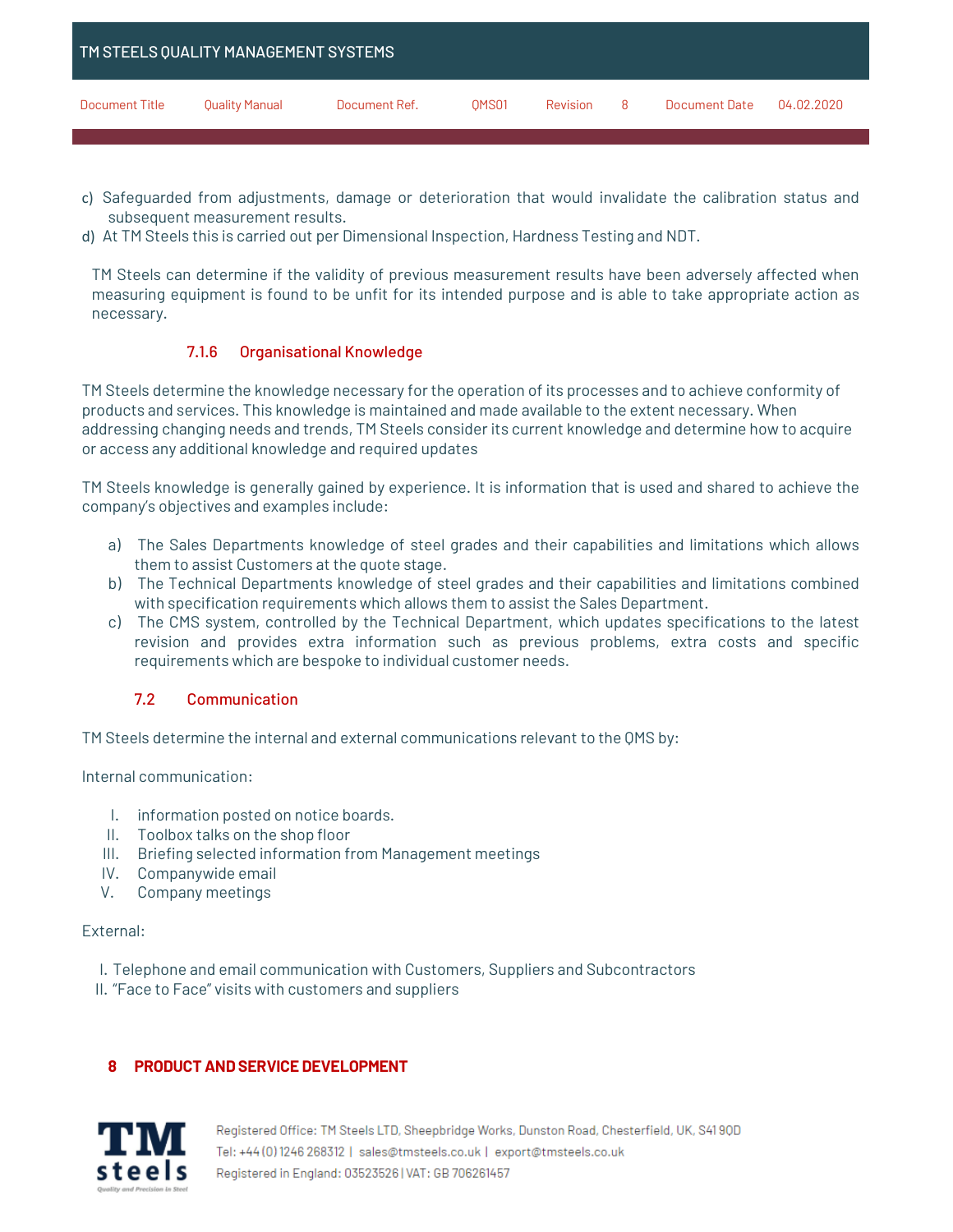|                | TM STEELS QUALITY MANAGEMENT SYSTEMS |               |       |          |   |               |            |
|----------------|--------------------------------------|---------------|-------|----------|---|---------------|------------|
| Document Title | Quality Manual                       | Document Ref. | OMS01 | Revision | 8 | Document Date | 04.02.2020 |

# 8.1 Operational Planning and Control

TM Steels plan, implement and control the processes needed to meet the requirements for the provision of products and services, and to implement the actions by:

a) determining requirements for the products and services.

- b) establishing criteria for:
	- 1. the processes
	- 2. the acceptance of products and services
- c) determining the resources needed to achieve conformity of the product and service requirements
- d) implementing control of the processes in accordance with the criteria
- e) determining, maintaining and retaining documented information to the extent necessary:
	- 1. to have confidence that the processes have been carried out as planned
	- 2. to demonstrate conformity of products and services to requirements.

This is done by taking Customers requirements and associated specs, drawings, procedures and work instructions plus Customer Requirements and translating them into a production route containing internal processes and external processes using well established Subcontractors.

# 8.2 Customer Requirements

### 8.2.1 Customer Communication

Communication with customers includes:

- a) Providing information relating to products and services. TM Steels have a website www.tmsteels.co.uk, a product list and can advise Customers directly on request.
- b) Handling enquiries, contracts or orders including changes. Via procedures Contract Review and Order Amendments
- c) Obtaining customer feedback, including customer complaints. Via Customer Feedback on the TM System and Complaints, Concessions & NCI's
- d) The handling or controlling customer property
- e) Establishing specific requirements for contingency actions, when relevant.

# 8.2.2 Determining Requirements

When determining the requirements for the products and services to be offered to customers, TM Steels ensure that:

- I. The requirements for the products and services are defined, including any applicable statutory and regulatory requirements and those considered necessary. Via quotes and acknowledgements after contract review.
- II. We can meet the claims for the products and services we offer. This is controlled by Sales and Production.

### 8.2.3 Review of Requirements

TM Steels ensure that we have the ability to meet the requirements for products and services to be offered to customers. We carry out contract review before committing to supply products and services to a customer, to include:

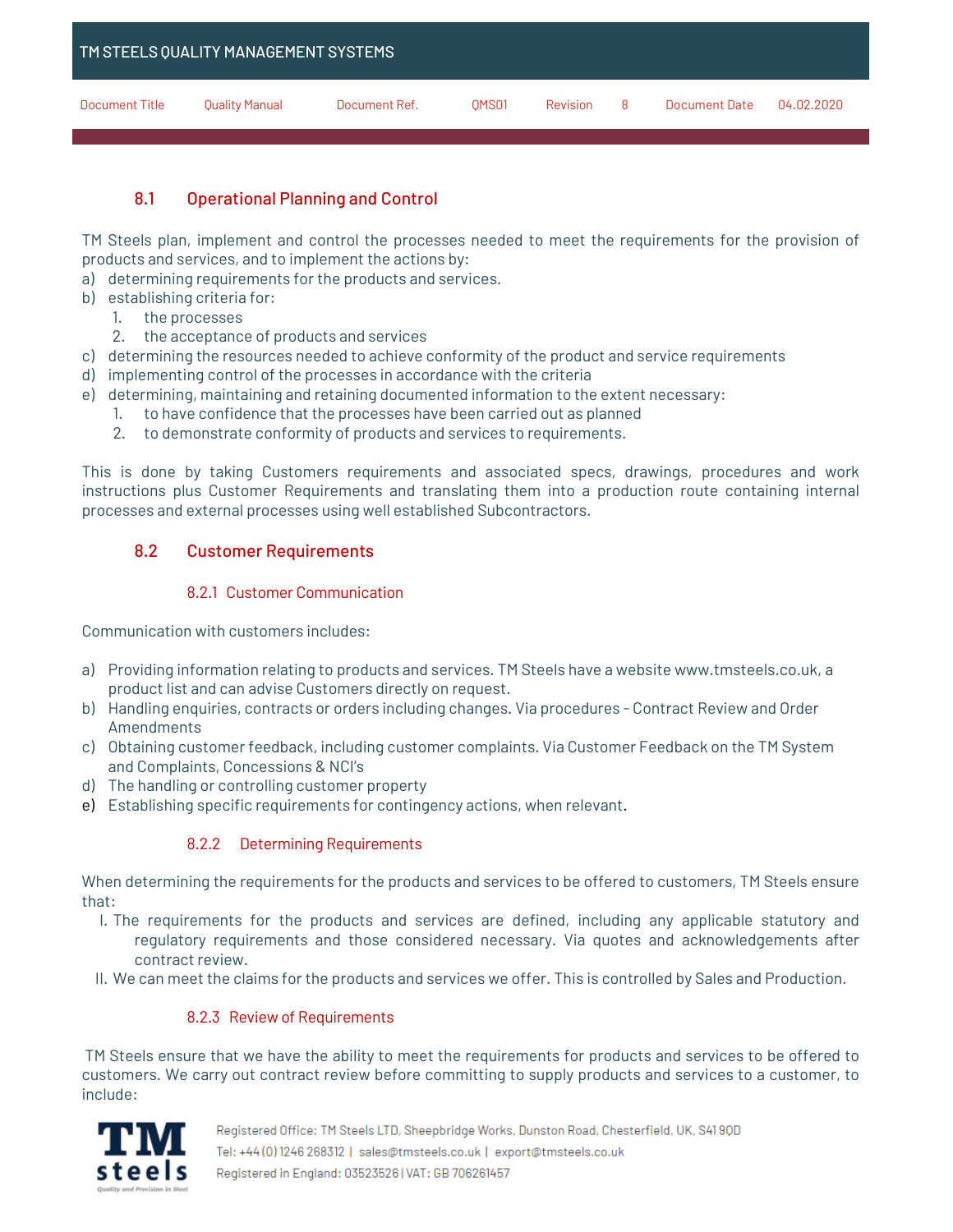|                       | TM STEELS QUALITY MANAGEMENT SYSTEMS |               |                   |          |     |               |            |
|-----------------------|--------------------------------------|---------------|-------------------|----------|-----|---------------|------------|
| <b>Document Title</b> | Quality Manual                       | Document Ref. | OMS <sub>01</sub> | Revision | - 8 | Document Date | 04.02.2020 |

- a) requirements specified by the customer, including requirements for delivery and post-delivery activities
- b) requirements not stated by the customer, but necessary for the specified or intended use, when known
- c) requirements specified by the organisation
- d) statutory and regulatory requirements applicable to the products and services
- e) contract or order requirements differing from those previously expressed

TM Steels ensure that order requirements differing from those previously defined are resolved. The customer's requirements are confirmed before acceptance, when the customer does not provide a documented statement of their requirements. This is covered by Contract Review

TM Steels retains documented information, as applicable:

- a) on the results of the review
- b) on any new requirements for the products and services. This is covered by Control of Documented Information.

### 8.2.4 Changes to Requirements

TM Steels ensure that relevant documented information is amended, and that relevant persons are made aware of the changed requirements, when the requirements for products and services are changed. This is covered by Control of Documented Information.

### 8.3 Design and Development

Not applicable to TM Steels' scope of supply.

### 8.4 Control of Suppliers and External Processes

### 8.4.1 General

TM Steels ensure that externally provided processes, products and services conform to requirements. We determine the controls to be applied to externally provided processes, products and services when:

- a) Products and services from external providers are intended for incorporation into the organisation's own products and services. TM Steels provide purchase orders to Suppliers and work orders to Subcontractor's containing all the information relevant to the work required.
- b) Products and services are provided directly by to the customer(s) by external providers on a behalf of the organisation. N/A to TM Steels
- c) A process, or a part of a process, is provided by an external provider, as a decision made by the organisation. TM Steels decide this at the quote stage based on the operations required to produce the Customers order. This is then controlled per a)

TM Steels determine and apply criteria for the evaluation, selection, monitoring of performance, and reevaluation of external providers, based on their ability to provide processes or products and services in accordance with requirements. The company shall retain documented information of these activities and any necessary actions arising from the evaluations.

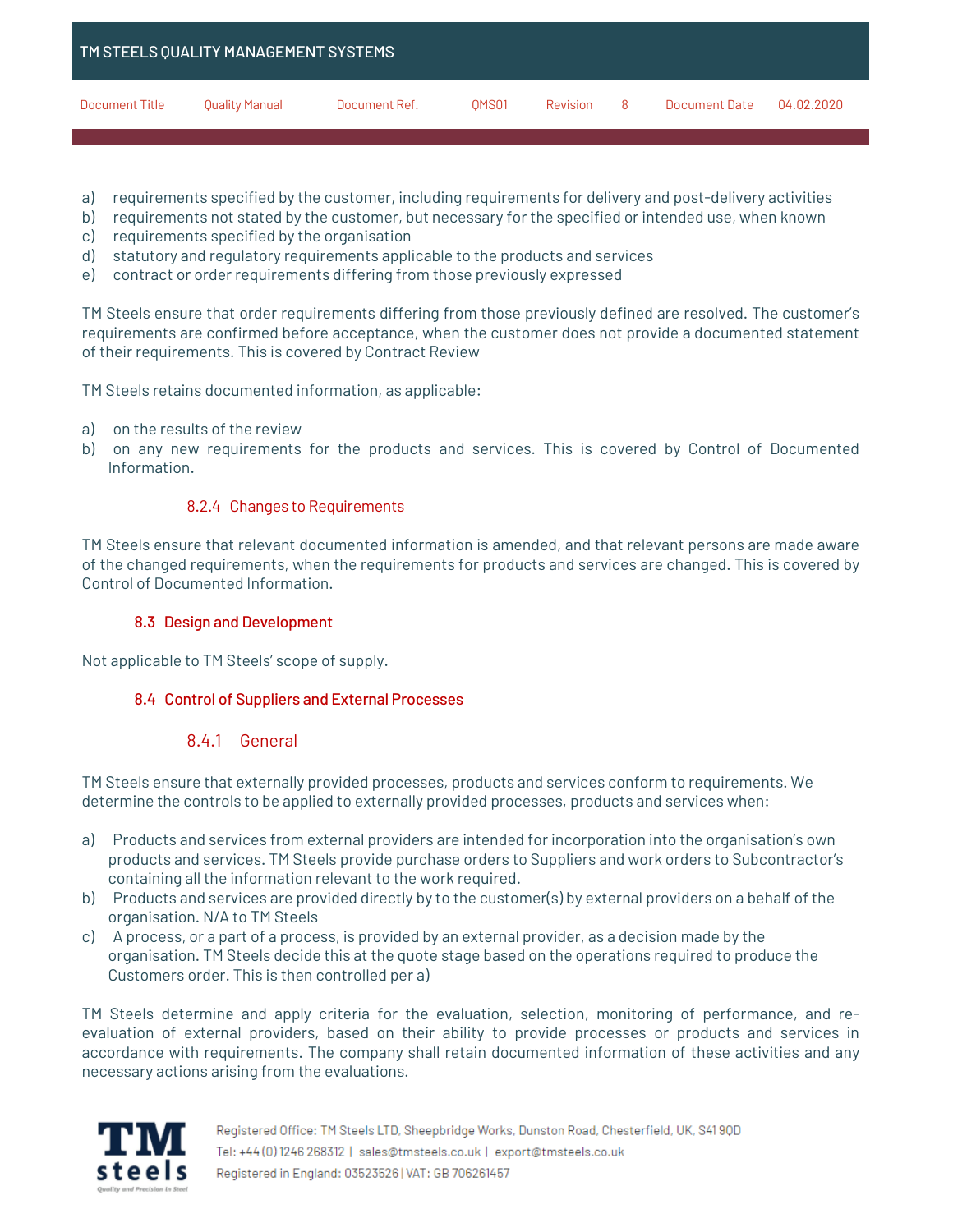|                | TM STEELS QUALITY MANAGEMENT SYSTEMS |               |                   |          |     |               |            |
|----------------|--------------------------------------|---------------|-------------------|----------|-----|---------------|------------|
| Document Title | Quality Manual                       | Document Ref. | OMS <sub>01</sub> | Revision | - 8 | Document Date | በ4.በ2.2በ2በ |

# 8.4.2 Purchasing Controls

TM Steels ensure that externally provided processes, products and services do not adversely affect the organisations ability to consistently deliver conforming products and services to its customers. We:

- a) Ensure that externally provided processes remain within the control of its QMS. We have a longstanding Supplier and Subcontract base and their product / service complies with the requirements of TM Steels, therefore its QMS.
- b) Define both the controls that it intends to apply to an external provider and those it intends to apply to the resulting output. Using the information on the work order and referencing drawings and specs as required.
- c) Take into consideration:
	- 1. The potential impact of the externally provided processes, products and services on the organisations ability to consistently meet customer and applicable statutory and regulatory requirements; This is controlled through day to day contact and procedure Complaints, Concessions and NCI's
	- 2. The effectiveness of the controls applied by the external provider; As 1)
- d) Determine the verification, or other activities, necessary to ensure that the externally provided processes, products and services meet requirements; TM meet this requirement by ensuring procedures, specs and drawings etc are legible and the current revision.

### 8.4.3 Purchasing Information

TM Steels ensure the adequacy of requirements prior to their communication to the external provider. We communicate the external providers its requirements for:

- a) The processes, products and services to be provided; TM Steels use longstanding Suppliers and Subcontractors.
- b) The approval of:
	- 1. Products and services
	- 2. Methods, processes and equipment
	- 3. The release of products and services
		- TM Steels use suitably approved Suppliers and Subcontractors by reviewing Customers requirements; e.g.: OEM approved vendors
- c) Competence, including any required qualification of persons; TM Steels assume that employee competence is controlled by the Suppliers / Subcontractors own QMS.
- d) The external providers interactions with the organisation; carried out through eg: updates, dealing with queries.
- e) Control and monitoring of the external providers performance to be applied by the organisation; Complaints, Concessions and NCI's applies
- f) Verification or validation activities that the organisation, or its customer intends to perform at the external providers premises; e.g. Brinell and NDT after Heat Treatment, Dimensional Inspection after Forging and Machining, GRN checks at Goods Inwards

### 8.5 Production and Service Provision

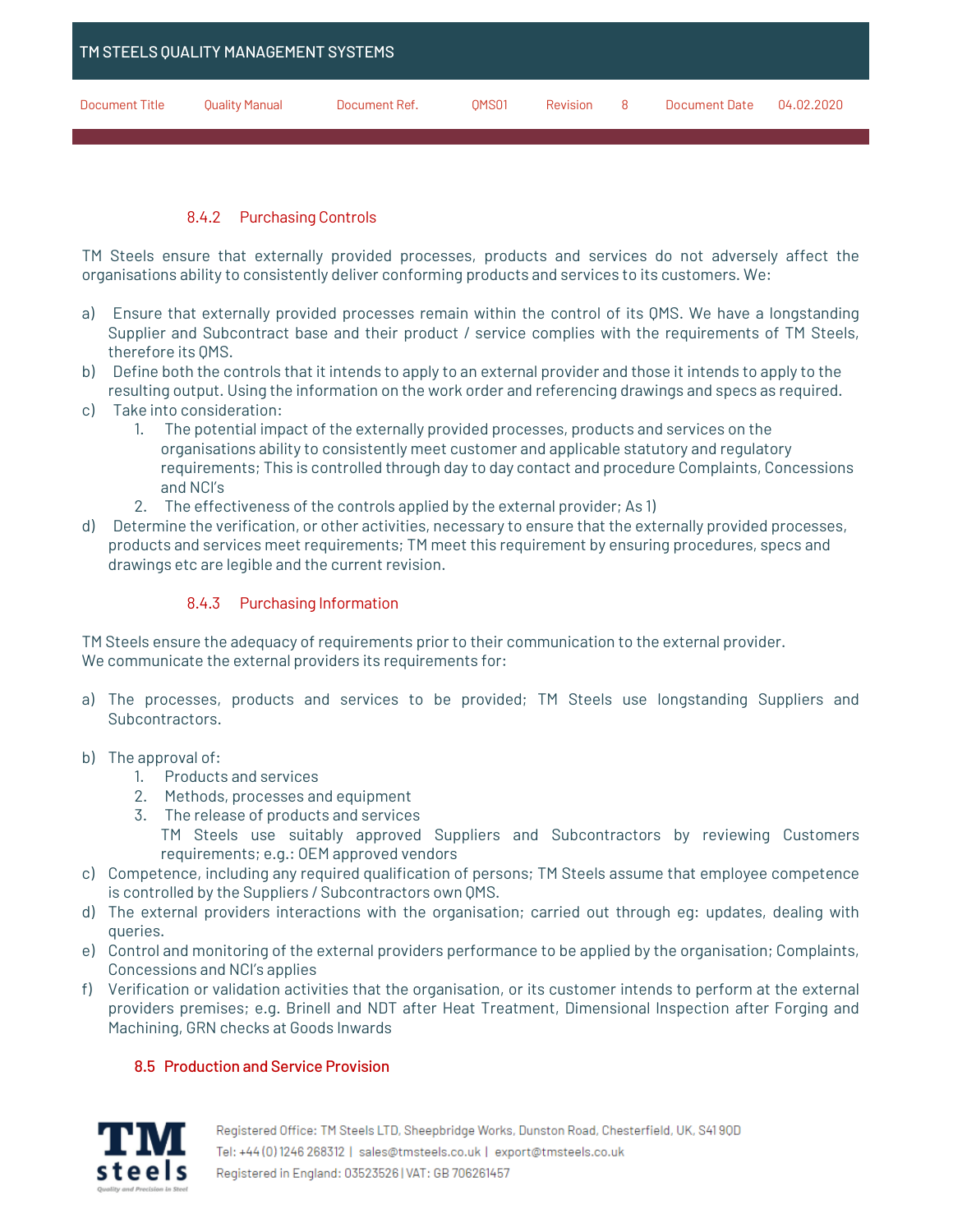| TM STEELS QUALITY MANAGEMENT SYSTEMS |                |               |                   |          |    |               |            |
|--------------------------------------|----------------|---------------|-------------------|----------|----|---------------|------------|
| Document Title                       | Quality Manual | Document Ref. | OMS <sub>01</sub> | Revision | -8 | Document Date | 04.02.2020 |

# 8.5.1 Control of Production & Service Provision

TM Steels production and service provision under controlled conditions. These include, as applicable:

- a) the availability of documented information that defines the characteristics of the products to be produced, the services to be provided or activities to be performed and the results to be achieved; TM Steels use TM work pack, TM operation tickets, specs, drawings, Customer requirements
- b) The availability and use of suitable monitoring and measuring resources; TM Steels use hardness testing, dimensional inspection and NDT in house. Mechanical testing, NDT externally
- c) The implementation of monitoring and measurement activities at appropriate stages to verify that criteria for control of processes or outputs, and acceptance criteria for products and services have been met. Hardness Testing, Dimensional Inspection and NDT are added to the route sequence.
- d) The use of suitable infrastructure and environment for the operation of processes; for TM eg: minimum temperature requirements for hardness testing, min lighting requirement for surface NDT
- e) The appointment of competent persons, including any required qualifications; For TM eg: NDT qualifications, eyesight checks
- f) The validation and periodic revalidation of the ability to achieve planned results of the processes for production and service provision, where the resulting output cannot be verified by subsequent monitoring or measurement; For TM e.g.: daily checks on equipment used in inspection processes- Hardness Testing and NDT.
- g) The implementation of actions to prevent human error. For TM e.g.: Brintronic rather than manual scope for hardness testing
- h) The implementation of release, delivery and post-delivery activities; For TM e.g.: cert hold operation, hardness / dimensional inspection / NDT reports

### 8.5.2 Identification and Traceability

TM Steels identify all product throughout our processes as follows:

- a) Stock = cast number, bar number, colour code
- b) Orders = TM reference number, cast number
- c) Part Numbers & Serialisation dependent on customer specification

# 8.5.3 3rd Party Property

TM Steels exercise care with property belonging to customers or external providers while under our control or being used by us.

TM Steels maintain identity of, verify, protect and safeguard customers or external providers' property provided for use or incorporation into the products and services; For TM e.g.: subcontractor hardness testing – material is booked in, uninspected, as hire work.

When property of a customer or external provider is lost, damaged or otherwise found unsuitable to use or process, we would report this to the customer or external provider, and retain documented information on what has occurred.

### 8.5.4 Preservation

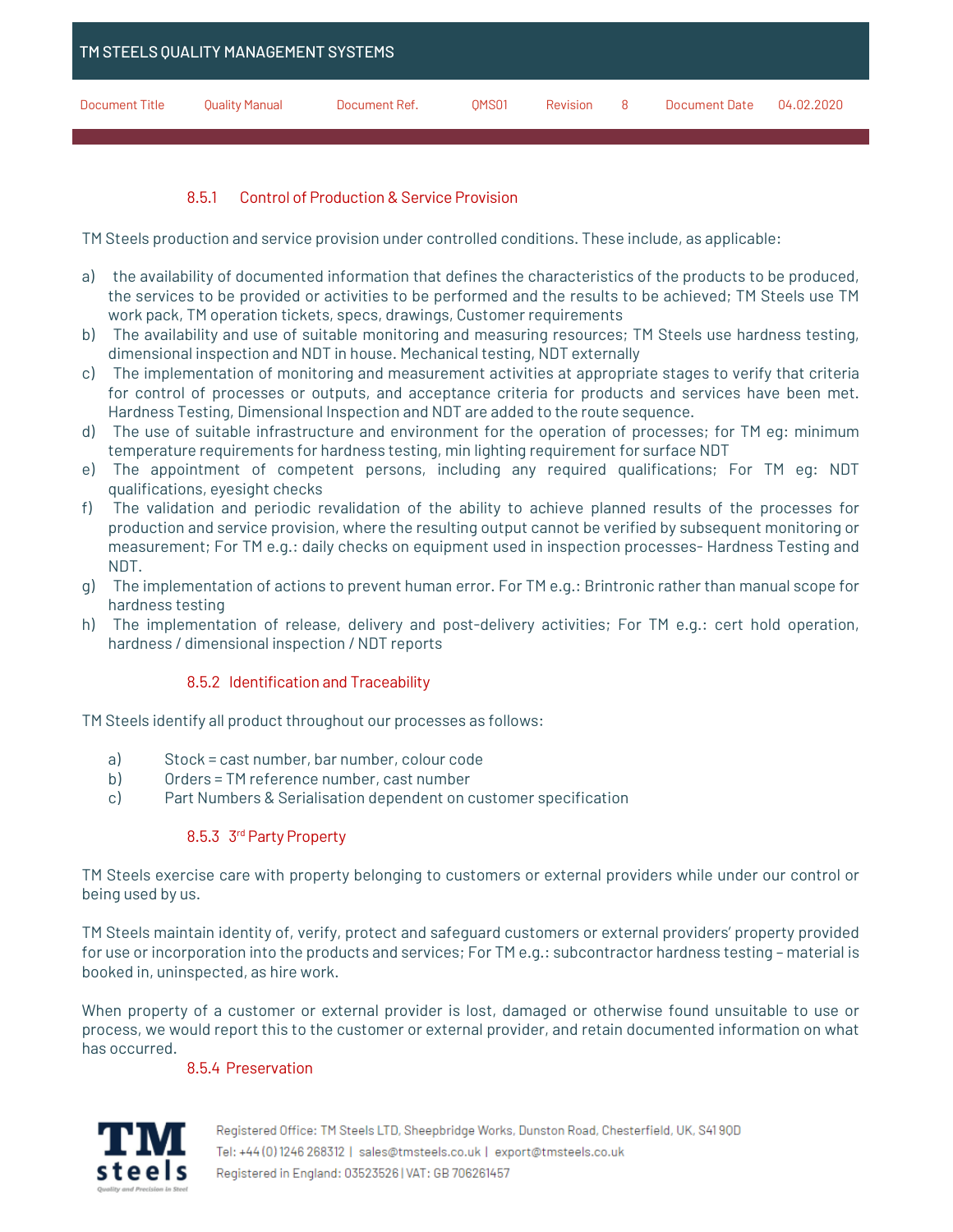| TM STEELS QUALITY MANAGEMENT SYSTEMS |                |               |       |          |    |               |            |
|--------------------------------------|----------------|---------------|-------|----------|----|---------------|------------|
| <b>Document Title</b>                | Quality Manual | Document Ref. | OMS01 | Revision | -8 | Document Date | 04.02.2020 |

TM Steels handle, identify, quarantine where necessary, package for transportation, store, transport and protect our material to ensure its conformity to requirements. For TM e.g.: Customers specific packing requirements and identification requirements.

### 8.5.5 Post Delivery Activities

TM Steels meet requirements for post-delivery activities associated with our processes and services. In determining the extent of post-delivery activities that are required, we shall consider:

- a) statutory and regulatory requirements
- b) potential undesired consequences associated with the services provided
- c) the nature of the customers products uses, its intended lifetime, and the impact of the heat treatment services provided
- d) customer requirements
- e) customer feedback

For TM e.g.: Customers max length or max weight restrictions, Customers requiring product to be on specific sized pallets, Customers opening hours.

### 8.5.6 Control of Changes

TM Steels review and control changes for production and service provision, to the extent necessary to ensure continuing conformity with requirements. We retain documented information describing the review of changes, the authorising person and any necessary actions arising from the review. Order amendments apply.

### 8.6 Release of Products & Services

TM Steels implement planned arrangements, at appropriate stages, to verify that the process and service requirements have been met by inspection and testing.

The release of customers' products does not proceed until the planned arrangements, i.e. inspection and testing have been satisfactorily completed, unless otherwise approved by the customer or the relevant authority.

Once all applicable testing is completed satisfactorily, and the product is released for dispatch, and documented information shall include:

- a) evidence of conformity with the accepted criteria; TM Steels use inspection reports, subcon certs
- b) Traceability to the person(s) authorising the release; TM Steels produce a CofC, authorised by an approved signatory.

### 8.7 Control of Non-Conforming Outputs

TM Steels endeavour to ensure that our product which does not conform to requirements is identified and controlled to prevent unintended use or delivery through the NCR system. TM Steels take appropriate action based on the nature of the nonconformity, this applies to non-conforming material detected after delivery, during or after we have processed the material.

TM Steels deal with non-conforming material in one or more of the following ways and once the nonconforming material has been dealt with, conformity is verified:

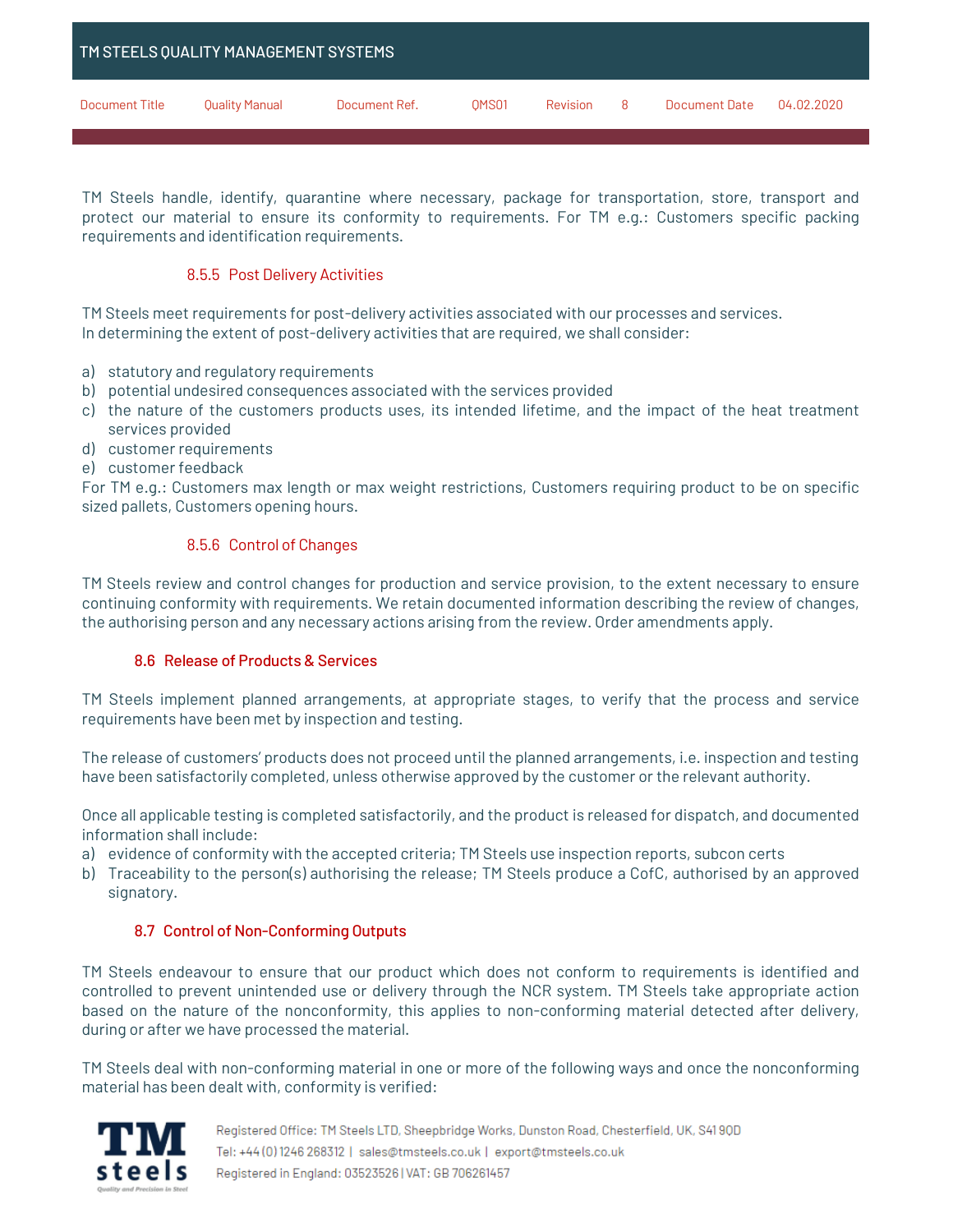| TM STEELS QUALITY MANAGEMENT SYSTEMS |                       |               |                   |          |   |               |            |
|--------------------------------------|-----------------------|---------------|-------------------|----------|---|---------------|------------|
| Document Title                       | <b>Quality Manual</b> | Document Ref. | OMS <sub>01</sub> | Revision | 8 | Document Date | 04.02.2020 |

- a) rework
- b) quarantine then concession
- c) quarantine then replace
- d) credit

TM Steels retain documented information that:

- a) describes the non-conformity
- b) describes the action taken
- c) describes any concessions obtained
- d) identifies the authority deciding the action in respect of the non-conformity

This is carried out through the TM NCR system

# **9 PERFORMANCE EVALUATION**

### 9.1 Monitoring, Measurement, Analysis and Evaluation

### 9.1.1 General

TM Steels determine:

- a) What needs to be monitored and measured; decided by TM standard processes, specs, drawings, MPS's, Customer requirements
- b) the methods of monitoring measurement, analysis and evaluation as applicable to ensure valid results; daily checks cover process conformance
- c) When monitoring and measuring will be performed; added at the appropriate point in the TM order routing, usually after a process eg hardness testing and NDT after heat treatment, dimensional inspection after machining or forging.
- d) when results from monitoring and measurement shall be analysed and evaluated; evaluated after issues arise

And evaluate the quality performance and effectiveness of the QMS and retain appropriate documented information as evidence of the results; CofC's inspection, Brinell and NDT reports are all saved on the TM system.

### 9.1.2 Customer Satisfaction

TM Steels monitor information on customer perceptions of the degree to which their needs and expectations have been fulfilled. We use customer complaints, customer feedback forms, visit reports and Customer provided Supplier analysis.

### 9.1.3 Analysis & Evaluation

TM Steels collect and analyse appropriate data and information generated by measuring and monitoring. The results of the analysis are used to evaluate:

- a) conformity of products and service; inspection reports
- b) customer satisfaction and/or dissatisfaction; see 9.1.2
- c) the performance and effectiveness of the QMS; through audit, performance against objectives
- d) If planning has been implemented effectively; orders run smoothly minimising delivery performance issues.
- e) the effectiveness of actions to address risks and opportunities; reduction of likelihood of issue being

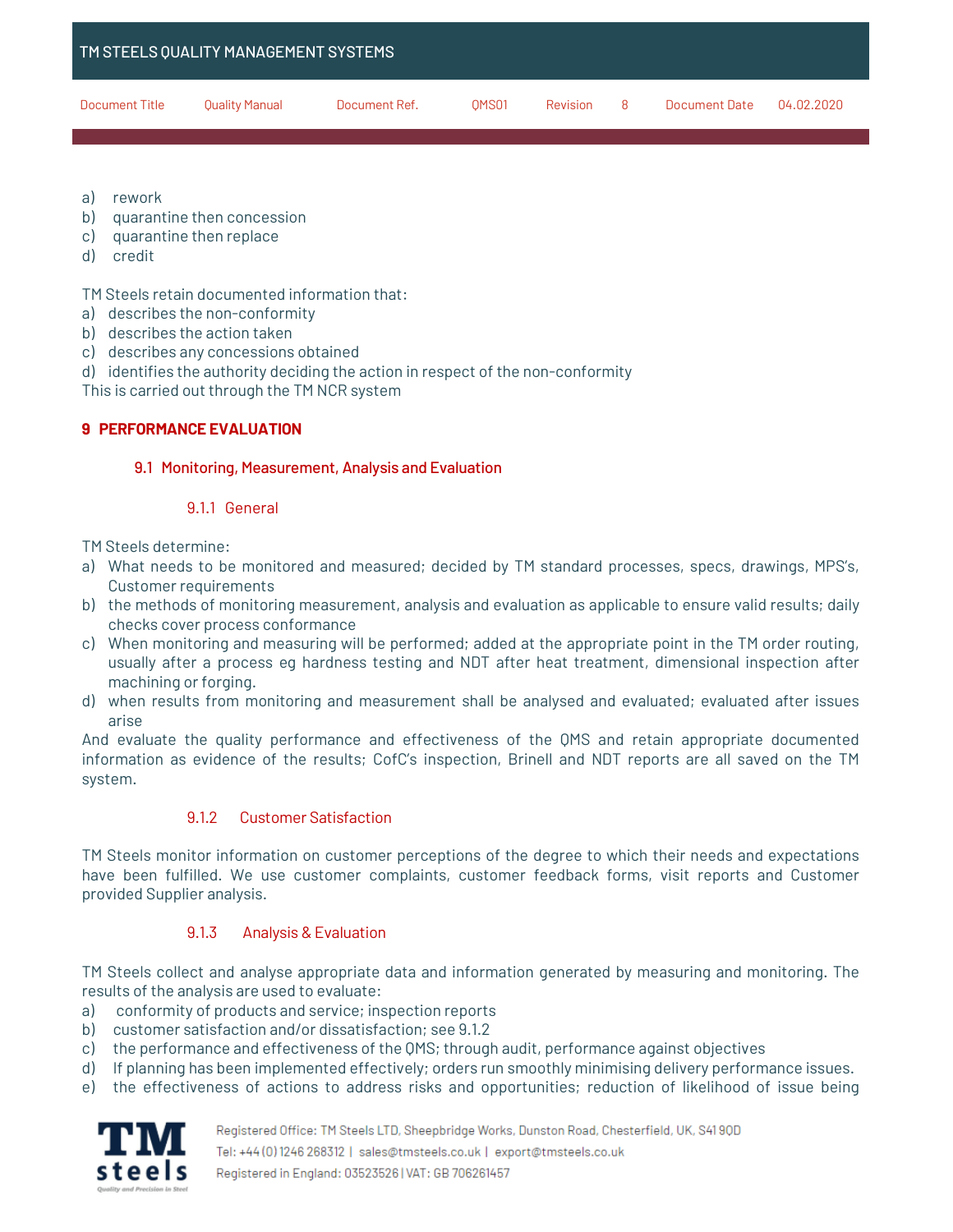| TM STEELS QUALITY MANAGEMENT SYSTEMS |                |               |       |          |    |               |            |
|--------------------------------------|----------------|---------------|-------|----------|----|---------------|------------|
| Document Title                       | Quality Manual | Document Ref. | OMS01 | Revision | -8 | Document Date | 04.02.2020 |

repeated

- f) the performance of external providers; monitored through Internal procedures
- g) the need for improvements to the QMS; reviewed at Management Review

### 9.2 Internal Audit

TM Steels conduct internal audits at planned intervals to provide information on whether the QMS conforms to our requirements for the QMS:

- a) conforms to:
	- 1. TM Steels requirements for our QMS
	- 2. the requirements of ISO9001:2015
- b) is effectively implemented and maintained

TM Steels plan, establish, implement and maintain an audit programme including the frequency, methods, responsibilities, planning requirements and reporting, which will take into consideration the importance of the processes concerned, changes affecting the company, and the results of previous audits

- a) define the audit criteria and scope for each audit
- b) select auditors and conduct audits to ensure objectivity and impartiality of the audit process
- c) ensure that the results of the audits are reported to relevant management
- d) take appropriate correction and corrective action without undue delay
- e) Retain documented information as evidence of the implementation of the audit programme and the audit results.

### 9.3 Management Review

### 9.3.1 General

Top Management shall review the QMS, at planned intervals, to ensure its continuing suitability, adequacy, effectiveness and alignment with the strategic direction of the company.

# 9.3.2 Inputs

The management review is planned and be carried out taking into consideration:

- a) the status of actions from previous management reviews
- b) changes in internal and external issues that are relevant to the QMS
- c) information on the performance and effectiveness of the QMS, including trends in:
	- i. customer satisfaction and feedback from relevant interested parties
		- ii. the extent to which quality objectives have been met
	- iii. process performance and conformity of heat treatment services
	- iv. non-conformities and corrective actions
	- v. monitoring and measurement results
	- vi. audit results
	- vii. the performance of external providers
- d) the adequacy of resources
- e) the effectiveness of actions to address risks and opportunities
- f) opportunities for improvement



Registered Office: TM Steels LTD, Sheepbridge Works, Dunston Road, Chesterfield, UK, S41 90D Tel: +44(0)1246 268312 | sales@tmsteels.co.uk | export@tmsteels.co.uk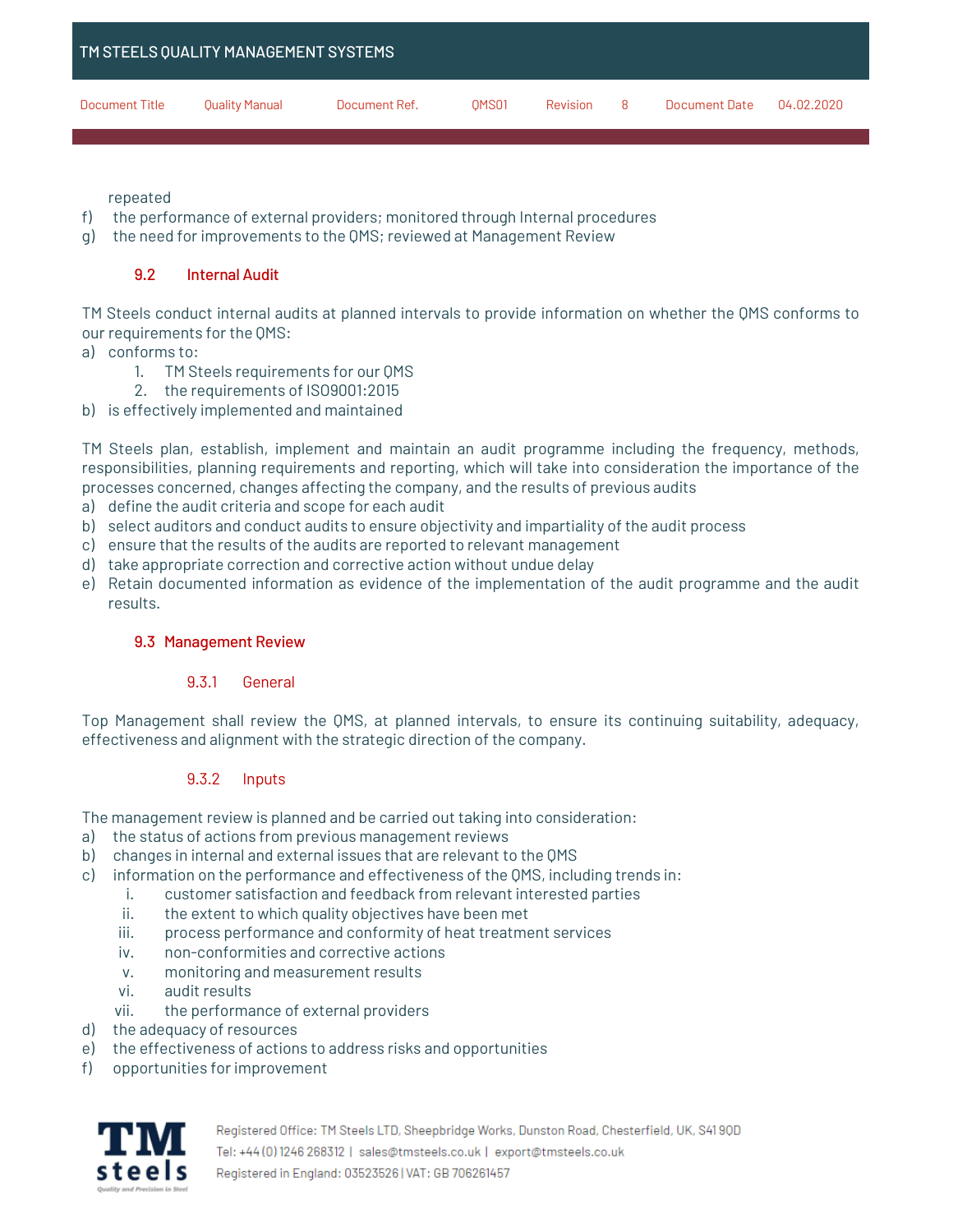

# 9.3.3 Outputs

The outputs from the management review include decisions and actions related to:

- a) Opportunities for improvement;
- b) Any need for changes to the QMS;
- c) Resource needs.

Documented information of the management review is recorded and retained, in the form of minutes of the meeting.

# **10 IMPROVEMENT**

### 10.1 General

TM Steels determine and select opportunities for improvement and implement any necessary actions to meet customer requirements and enhance customer satisfaction.

These shall include:

- a) improving processes and services to meet requirements as well as address future need and expectations
- b) Correcting, preventing or reducing undesired effects and non-conformities.
- c) improving the performance and effectiveness of the QMS

# 10.2 Non-Conformity and Corrective Action

When a non-conformity occurs, including any arising from complaints, TM Steels:

- a) react to the non-conformity and as applicable:
	- i. take action to control and correct it
		- ii. deal with the consequences
- b) evaluate the need for action to eliminate the cause(s) of the non-conformity, in order that it a does not recur or occur elsewhere by:
	- i. reviewing and analysing the non-conformity
	- ii. determining the causes for the non-conformity
	- iii. determining if similar non-conformities exist, or could potentially occur
- c) implement any action needed
- d) review the effectiveness of any corrective action taken
- e) update risks and opportunities determined during planning if necessary
- f) make changes to the QMS, if necessary

Corrective actions are appropriate to the effects of the non-conformities encountered. TM/QP/11 refers

TM Steels retain documented information as evidence of:

- a) the nature of the non-conformities and any subsequent action taken
- b) the results of any corrective action

### 10.3 Improvement

TM Steels endeavour to continually improve the suitability, adequacy and effectiveness of the QMS. We achieve this using analysis and evaluation as well as outputs from the management review, to determine if there is any needs or opportunities that shall be addressed as part of continual improvement.

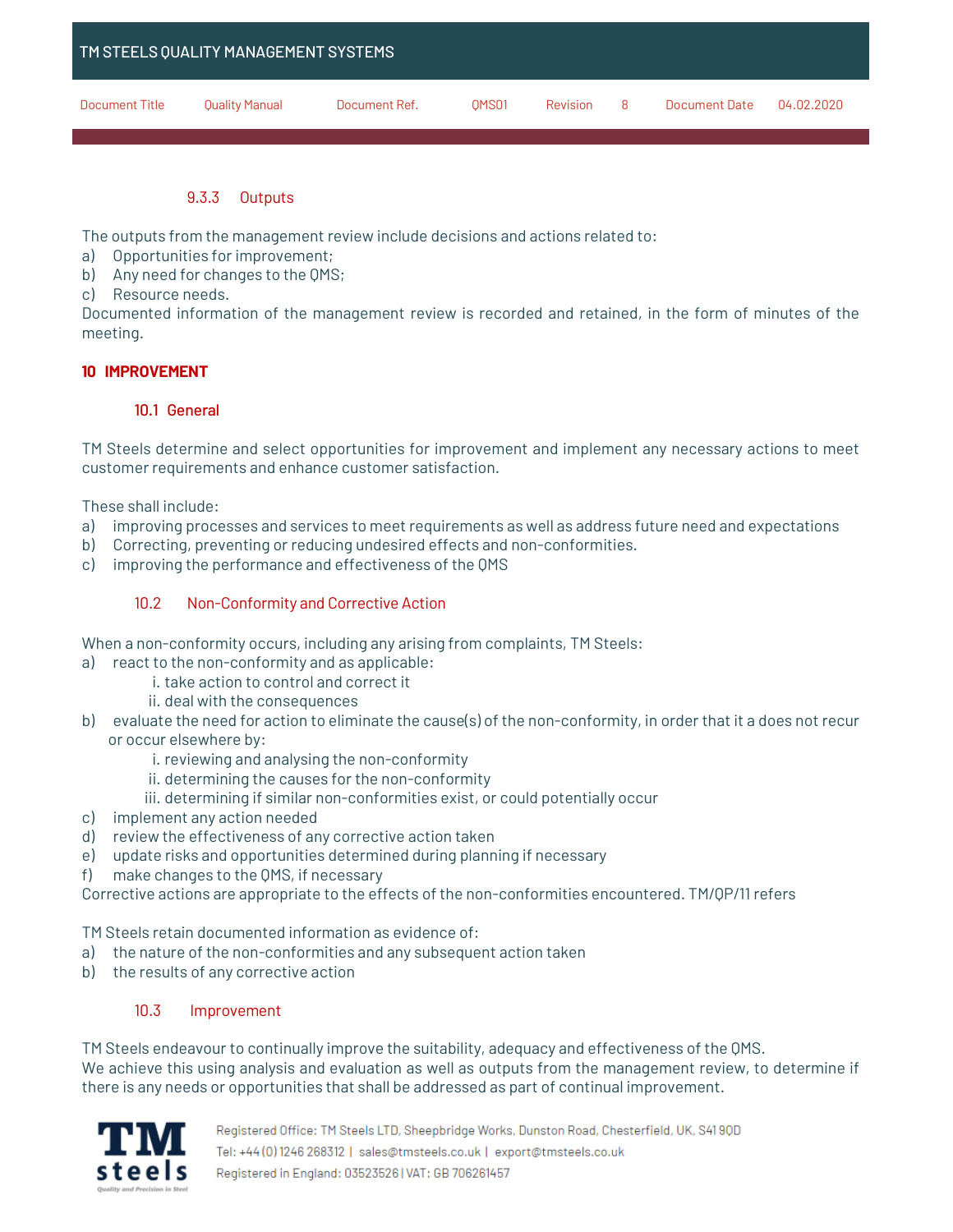| TM STEELS QUALITY MANAGEMENT SYSTEMS |                |               |                   |          |    |               |            |
|--------------------------------------|----------------|---------------|-------------------|----------|----|---------------|------------|
| Document Title                       | Quality Manual | Document Ref. | OMS <sub>01</sub> | Revision | -8 | Document Date | 04.02.2020 |

### Appendix A – Quality Policy

| TM STEELS QUALITY MANAGEMENT SYSTEMS |                       |               |              |          |   |               |            |
|--------------------------------------|-----------------------|---------------|--------------|----------|---|---------------|------------|
| <b>Document Title</b>                | <b>Quality Policy</b> | Document Ref. | <b>OMS02</b> | Revision | 8 | Document Date | 05.02.2020 |
|                                      |                       |               |              |          |   |               |            |

TM Steels recognises that quality is an essential element of our business which provides the company with its continued growth and success. It is the intention of TM Steels to consistently exceed the requirements and expectations of our customers regarding quality, cost and delivery using the following;

Operating and maintaining a quality management system meeting the requirements of ISO 9001:2015 and consistently meeting the quality assurance standards expected within our operating market and individual customer approvals and expectations.

Providing our customers with products and services which fully meet their specified requirements and expectations, whilst complying with relevant regulations, codes and standards.

Responding to customer requirements, expectation, feedback and complaints to ensure their satisfaction.

Operating a programme of continual improvement in all aspects of quality, service and operating efficiency by setting measurable objectives and targets. Objectives are measured quarterly, and the management of TM Steels is committed to active participation In the implementation and regular review of the quality management system to ensure that it is in line with current business objectives and customer requirements, which encourages success through continuous improvement.

Promoting and encouraging employee participation and involvement at all levels within the business and providing feedback with regards our objectives and targets which enable our employees to meet quality requirements by striving to produce and achieve good work first time.

To actively promote, encourage and develop close working partnerships with both customers and suppliers.

**Austin Edward Tasker Managing Director** For and on Behalf of TM Steels Limited



Registered Office: TM Steels LTD, Sheepbridge Works, Dunston Road, Chesterfield, UK, S4190D Tel: +44 (0) 1246 268312 | sales@tmsteels.co.uk | export@tmsteels.co.uk Registered in England: 03523526 | VAT: GB 706261457

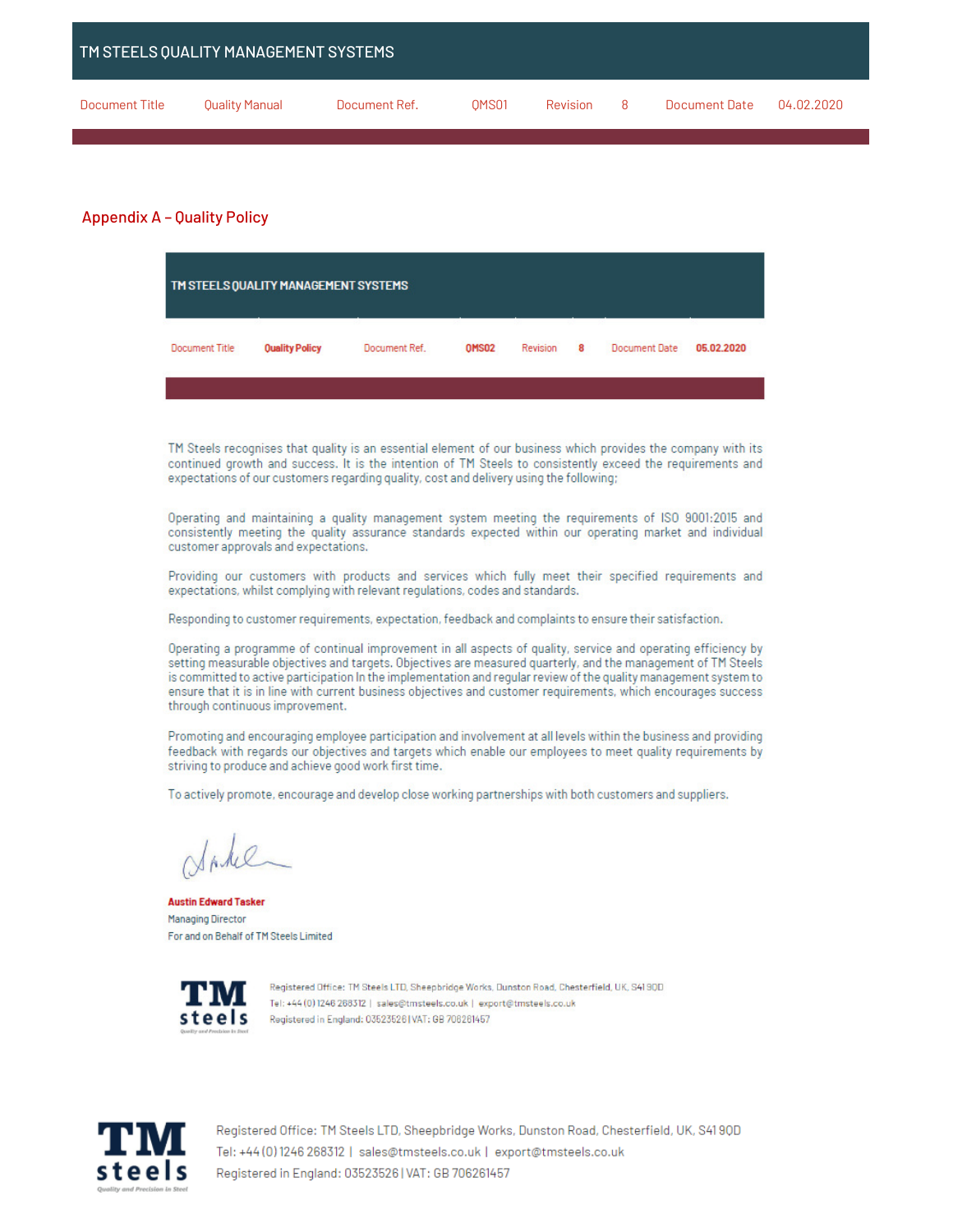| TM STEELS QUALITY MANAGEMENT SYSTEMS |                       |               |                   |          |    |               |            |
|--------------------------------------|-----------------------|---------------|-------------------|----------|----|---------------|------------|
| Document Title                       | <b>Quality Manual</b> | Document Ref. | OMS <sub>01</sub> | Revision | -8 | Document Date | 04.02.2020 |

# Appendix B – Organisational Diagram



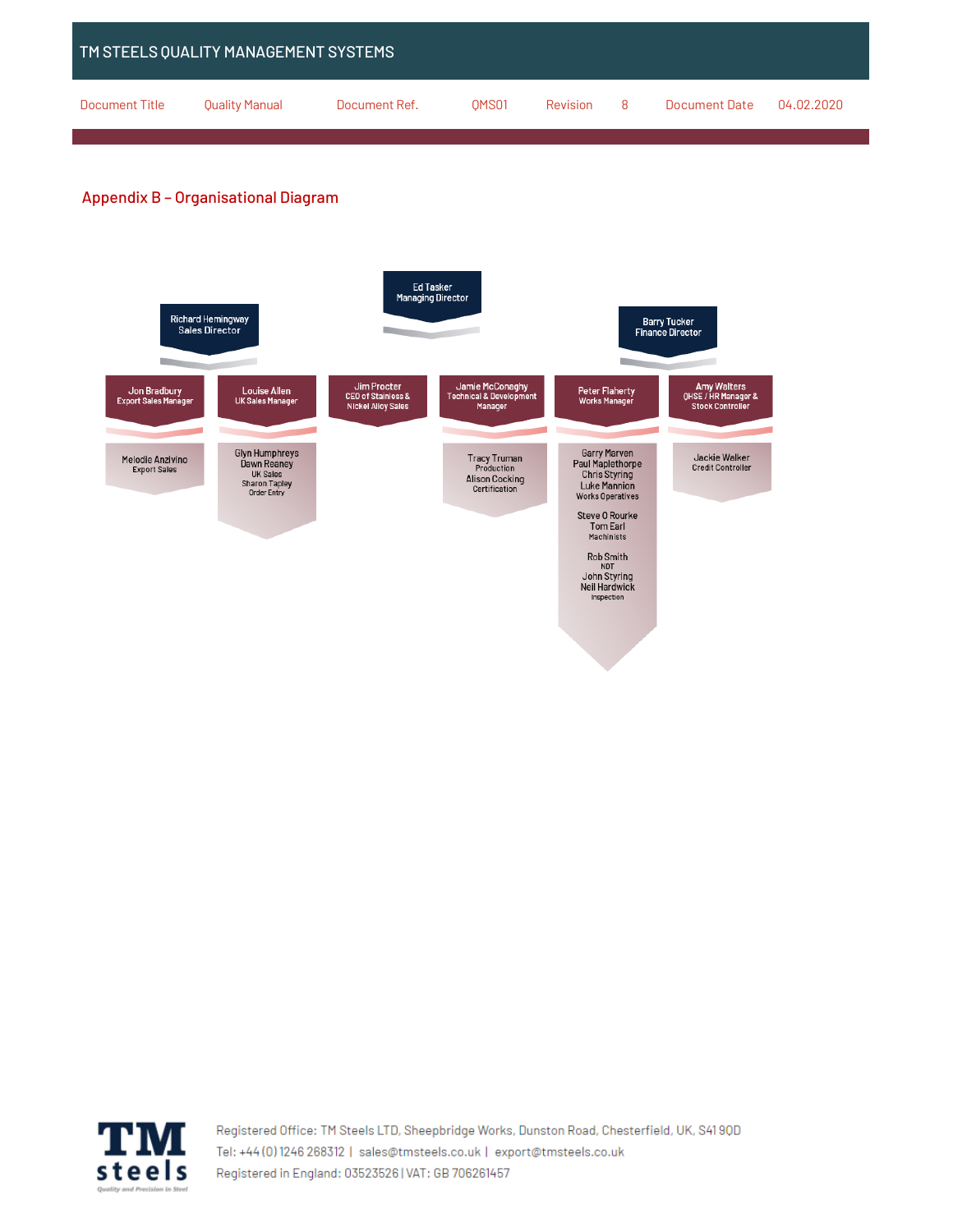| TM STEELS QUALITY MANAGEMENT SYSTEMS |                |               |       |          |   |               |            |
|--------------------------------------|----------------|---------------|-------|----------|---|---------------|------------|
| Document Title                       | Quality Manual | Document Ref. | OMS01 | Revision | 8 | Document Date | 04.02.2020 |

# Appendix C – Correlation Matrix

This Section provides a matrix to correlate the requirements of ISO 9001:2015 against the relevant sections in this document and should be used to determine where the new and amended clauses are located.

|                  | ISO 9001: 2015                                  |         | THIS DOCUMENT                           |
|------------------|-------------------------------------------------|---------|-----------------------------------------|
| 4.0              | Context of the Organisation                     | 4.0     | <b>About TM Steels</b>                  |
| 4.1              | Understanding the Organisation and its context  | 4.1     | <b>Organisational Context</b>           |
| 4.2              | Needs and expectations of interested parties    | 4.2     | <b>Relevant interested Parties</b>      |
| 4.3              | Scope of the Quality management system          | 4.3.1   | Management System Scope                 |
| 4.4              | Quality management system and its processes     | 4.3.2   | Management system processes             |
| 5.0              | Leadership                                      | 5.0     | Leadership and Governance               |
| 5.1              | Leadership and Commitment                       | 5.1     | Leadership and Commitment               |
| 5.1.1            | Quality management system                       | 5.1.1   | Quality management system               |
| $\overline{5.2}$ | Quality Policy                                  | 5.1.3   | Quality Policy                          |
| 5.2.1            | Establishing the Quality Policy                 | 5.1.3.1 | Establishing the Quality Policy         |
| 5.3              | Roles, Responsibilities and Authorities         | 5.2     | Roles, Responsibilities and Authorities |
| 6.0              | Planning for the Quality Management System      | 6.0     | Management System Planning              |
| 6.1              | Actions to address risks and opportunities      | 6.1     | Addressing risks and opportunities      |
| 6.2              | Quality Objectives and planning to achieve them | 6.2     | Quality Objectives                      |
| 6.3              | Planning of Changes                             | 6.3     | Planning for Change                     |
| 7.0              | Support                                         | 7.0     | Support                                 |
| 7.1              | Resources                                       | 7.1     | Resources                               |
| 7.1.1            | General                                         | 7.1.1   | General                                 |
| 7.1.2            | People                                          | 7.1.2   | People                                  |
| 7.1.3            | Infrastructure                                  | 7.1.3   | Infrastructure                          |
| 7.1.4            | Environment for the Operation of Processes      | 7.1.4   | <b>Operational Environment</b>          |
| 7.1.5            | Monitoring and Measuring resources              | 7.1.5   | Monitoring and Measuring resources      |
| 7.1.6            | Organisational knowledge                        | 7.1.6   | Organisational knowledge                |
| 7.2              | competence                                      | 7.1.2.1 | Competence                              |
| 7.3              | Awareness                                       | 7.1.2.1 | Awareness                               |
| 7.4              | Communication                                   | 7.2     | Communication                           |
| 7.5              | Documented Information                          | 4.3.4   | Documented Information                  |
| 7.5.1            | General                                         | 4.3.4.1 | Management system documents             |
| 7.5.2            | <b>Creating and Updating</b>                    | 4.3.4.2 | <b>Creating and Updating</b>            |
| 7.5.3            | Control of documented information               | 4.3.4.3 | Controlling documented information      |
| 8.0              | Operation                                       | 8.0     | Product and service development         |
| 8.1              | Operational planning and control                | 8.1     | Operational planning and control        |
| 8.2              | Requirements for product and services           | 8.2     | Customer requirements                   |
| 8.2.1            | <b>Customer Communication</b>                   | 8.2.1   | <b>Customer Communication</b>           |
| 8.2.2            | Determining requirements related to products    | 8.2.2   | Determining requirements                |